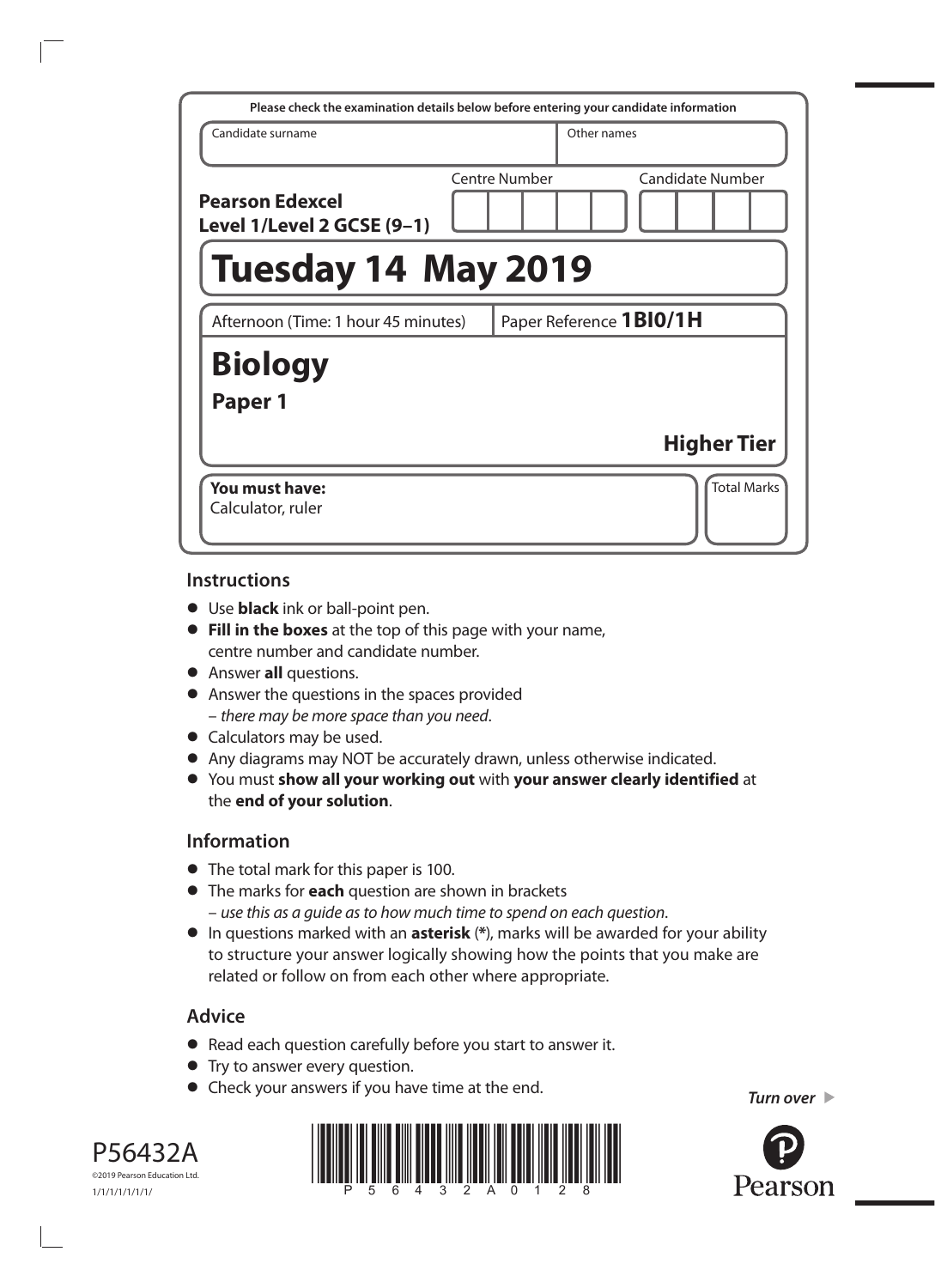**DO NOT WRITE IN THIS AREA** 

**DO NOTWRITE IN THE AREA** 

**DO NOT WRITE IN THIS AREA**

**DO NOT WRITE IN THIS AREA**

**DONORAN AREA NEWSPAPER** 

#### **Answer ALL questions. Write your answers in the spaces provided.**

#### Some questions must be answered with a cross in a box  $\boxtimes$ . If you change your mind about an answer, put a line through the box  $\mathbb{R}$  and then mark your new answer with a cross  $\boxtimes$ .

**1** (a) A student had solutions of four different foods labelled W, X, Y and Z.

Each solution was tested for starch and protein.

The colour of the solutions after the tests are shown in Figure 1.

| solution | colour after testing<br>for starch | colour after testing<br>for protein |
|----------|------------------------------------|-------------------------------------|
| W        | orange                             | purple                              |
| X        | blue/black                         | purple                              |
|          | blue/black                         | blue                                |
|          | orange                             | blue                                |



.....................................................................................................................................................................................................................................................................................

.....................................................................................................................................................................................................................................................................................

.....................................................................................................................................................................................................................................................................................

.....................................................................................................................................................................................................................................................................................

.....................................................................................................................................................................................................................................................................................

.....................................................................................................................................................................................................................................................................................

- (i) Which solution contains starch but **not** protein?
- 
- **A** solution W
- 
- **B** solution X
- **C** solution Y
- **D** solution Z

(ii) Describe how a solution of food can be tested for reducing sugars.

**(2)**

**(1)**

# 5 6 4 3 2 A 0 2 2 8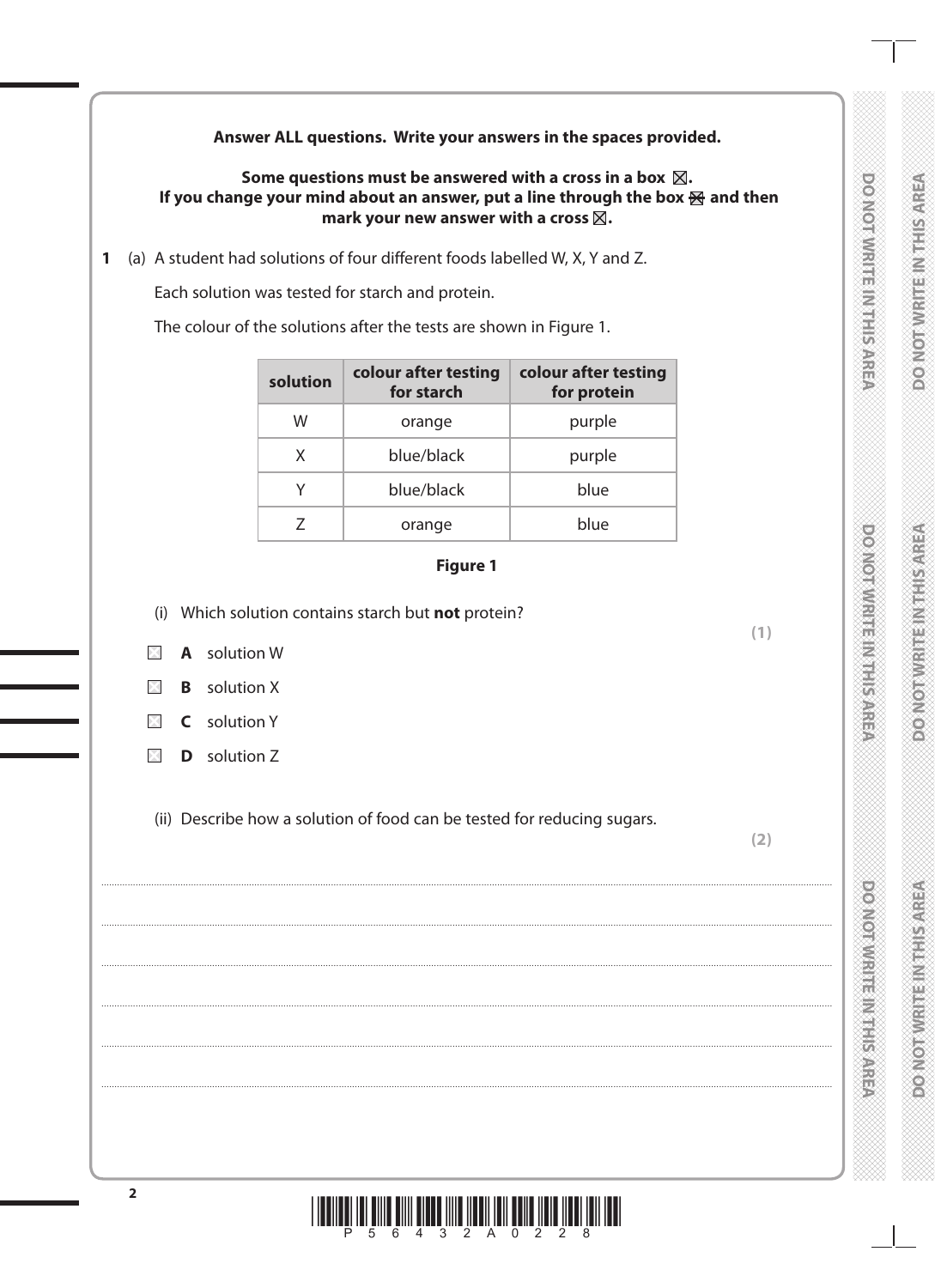

<u>hii ini imm inn imm imm inni ynn ymm inn imm inn mm</u>

IIII

**DO NOTWRITE IN THIS AREA** 

**DOMOIAWRITE WAREHOUTS** 

**DONORMENTE MIRISTREA**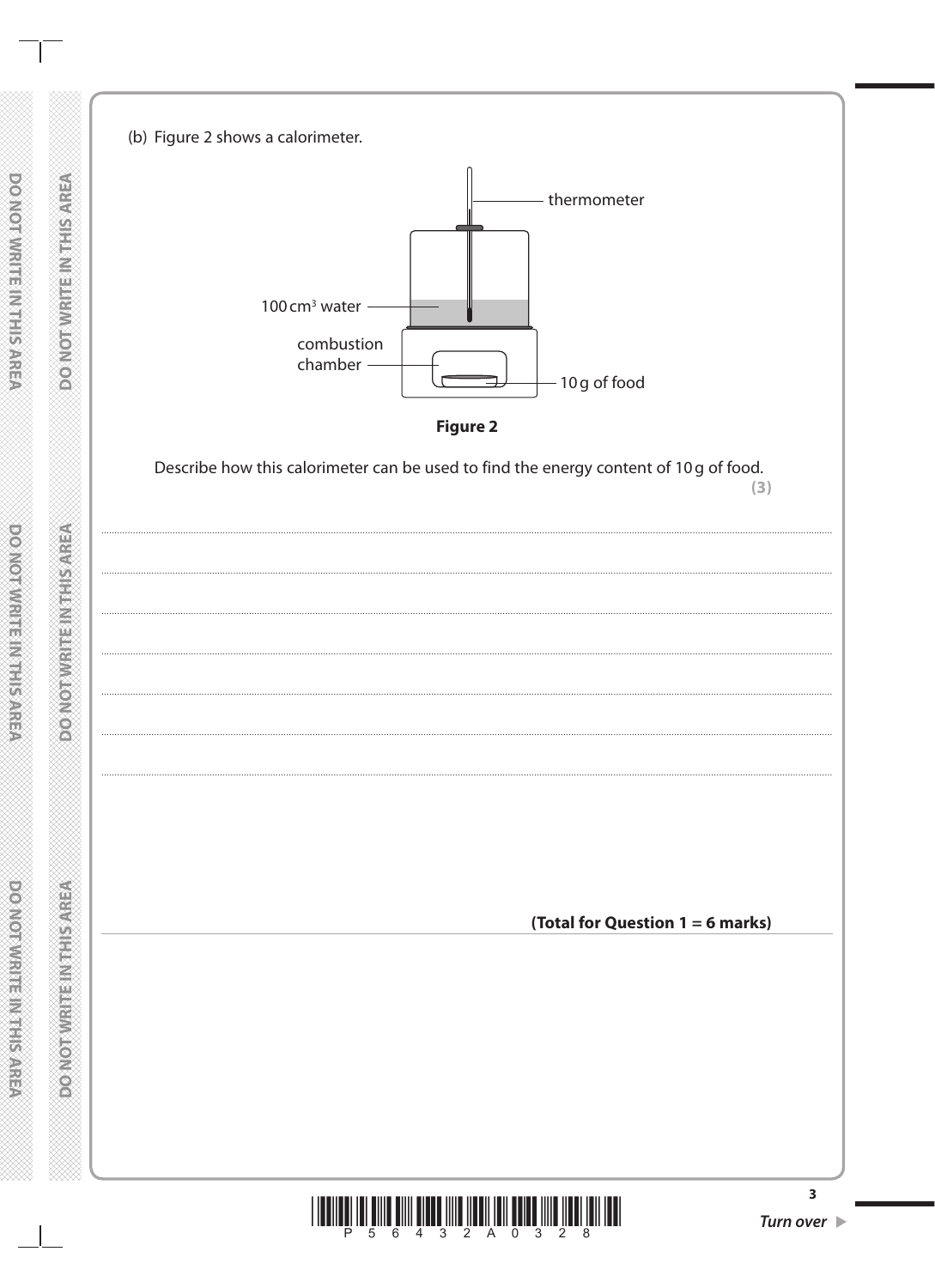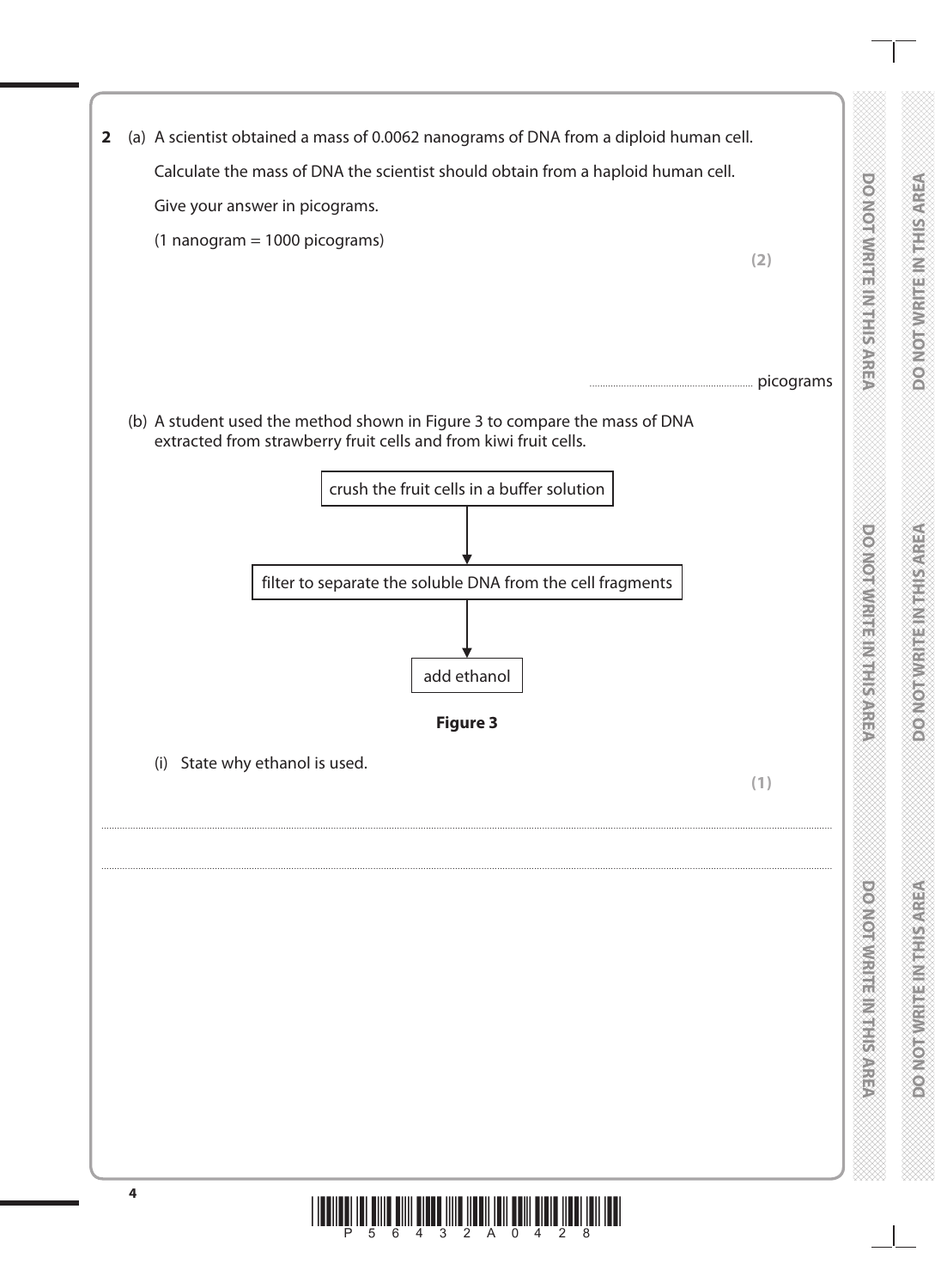**DO NOT WRITE IN THIS AREA** 

 $\mathbb{R}$ 

**DO NOTWRITEINING** 

**PONOTWRITEINTRISAREA** 

| (ii) State two variables the student needs to control when using this method to<br>compare the mass of DNA from these two fruits. | (2)              |
|-----------------------------------------------------------------------------------------------------------------------------------|------------------|
|                                                                                                                                   |                  |
|                                                                                                                                   |                  |
| $2$                                                                                                                               |                  |
| (iii) The student repeated the experiment.                                                                                        |                  |
| Give one reason why.                                                                                                              | (1)              |
|                                                                                                                                   |                  |
| (c) Mitosis and meiosis are processes that produce new cells.                                                                     |                  |
| Compare the outcomes of mitosis and meiosis.                                                                                      | (3)              |
|                                                                                                                                   |                  |
|                                                                                                                                   |                  |
|                                                                                                                                   |                  |
|                                                                                                                                   |                  |
| (Total for Question 2 = 9 marks)                                                                                                  |                  |
|                                                                                                                                   |                  |
|                                                                                                                                   |                  |
|                                                                                                                                   |                  |
|                                                                                                                                   | 5<br>Turn over 1 |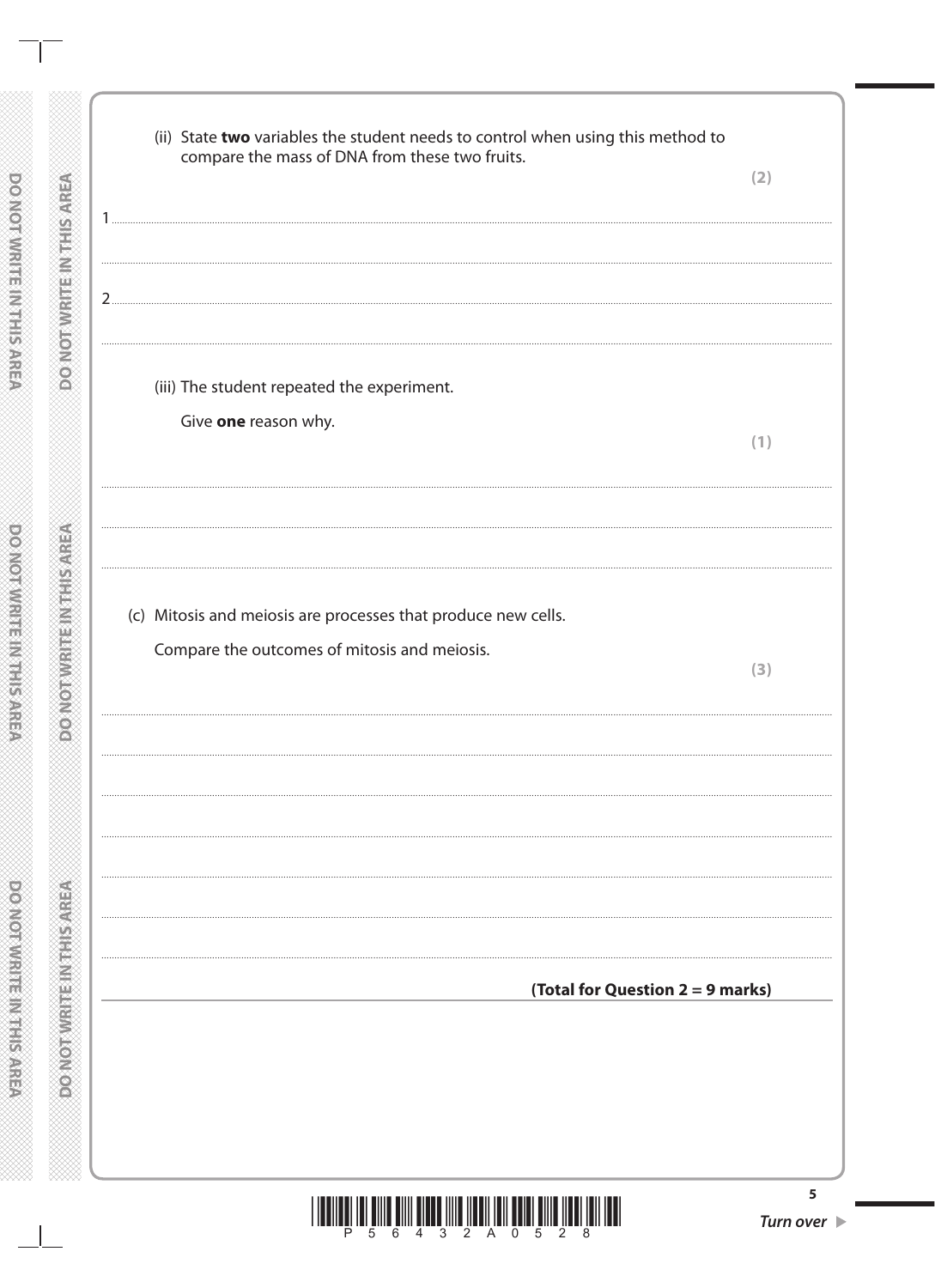| (a) Clostridium tetani is a bacterium that can be found in soil.<br>It causes the infection tetanus.                                                                                    |     |                                          |
|-----------------------------------------------------------------------------------------------------------------------------------------------------------------------------------------|-----|------------------------------------------|
| Children are vaccinated against tetanus.                                                                                                                                                |     |                                          |
| Explain why these children do not get tetanus if the bacteria enter their body<br>through a cut in the skin.                                                                            | (3) | <b>DO NOTAMENTE</b><br><b>MITHS HIME</b> |
| (b) Colistin is an antibiotic used to treat infections in the bloodstream.<br>Some bacteria are resistant to Colistin.<br>Explain how these bacteria have become resistant to Colistin. | 41  | <b>DOMOTOWN ENTERN</b>                   |
|                                                                                                                                                                                         |     | <b>Motolynamics</b>                      |
|                                                                                                                                                                                         |     |                                          |

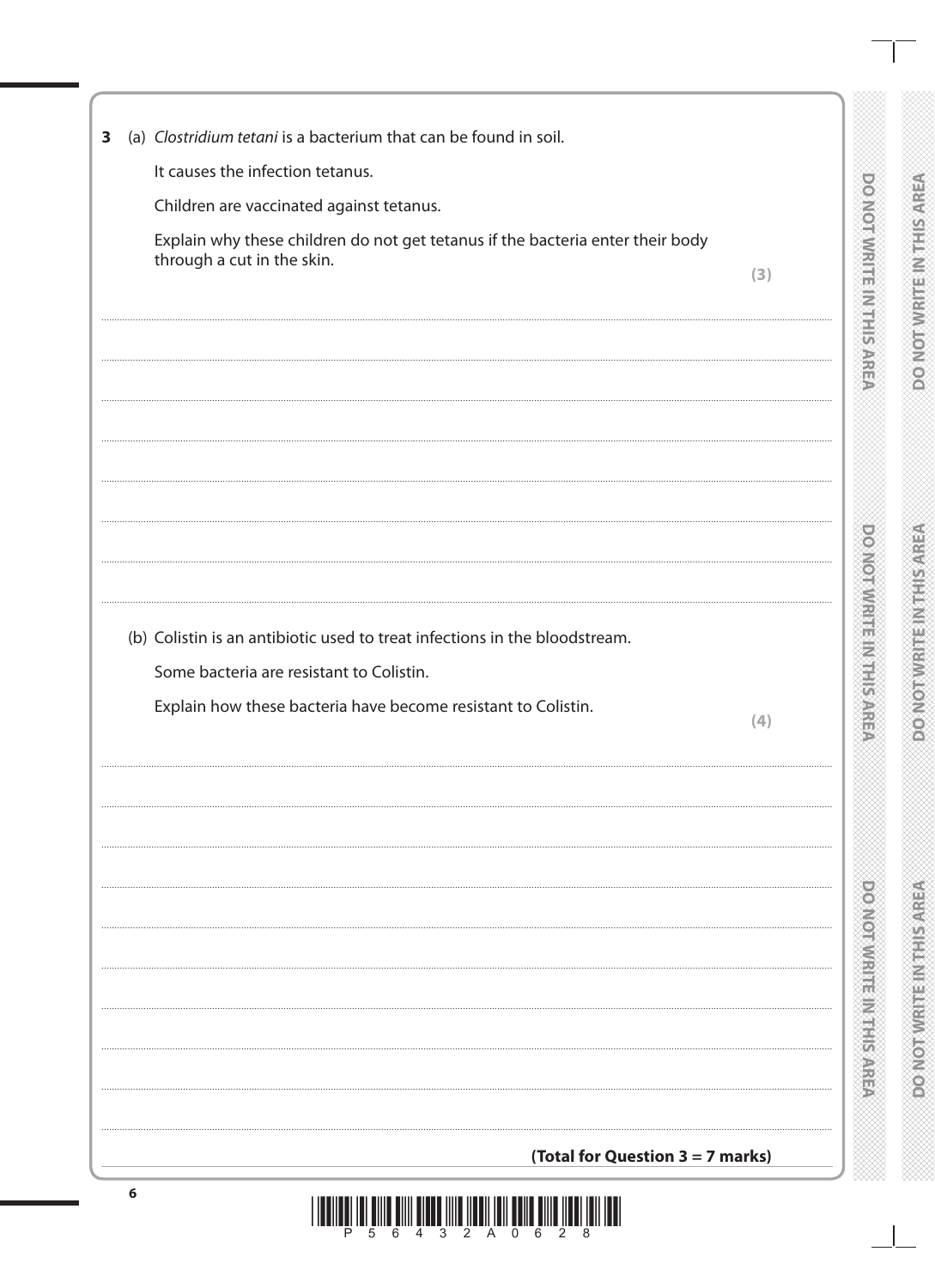|  |   | è             |  |  |  |
|--|---|---------------|--|--|--|
|  |   |               |  |  |  |
|  |   |               |  |  |  |
|  |   |               |  |  |  |
|  |   |               |  |  |  |
|  |   | Q             |  |  |  |
|  |   |               |  |  |  |
|  |   | $\frac{1}{2}$ |  |  |  |
|  |   |               |  |  |  |
|  |   |               |  |  |  |
|  |   |               |  |  |  |
|  |   |               |  |  |  |
|  |   |               |  |  |  |
|  |   |               |  |  |  |
|  |   |               |  |  |  |
|  | ₩ |               |  |  |  |
|  |   |               |  |  |  |
|  | š |               |  |  |  |
|  |   |               |  |  |  |
|  |   |               |  |  |  |
|  |   |               |  |  |  |
|  |   |               |  |  |  |
|  |   |               |  |  |  |
|  |   |               |  |  |  |
|  |   |               |  |  |  |
|  |   |               |  |  |  |
|  |   | esia<br>Di    |  |  |  |
|  |   |               |  |  |  |
|  |   |               |  |  |  |
|  |   |               |  |  |  |
|  |   |               |  |  |  |
|  |   | Ż             |  |  |  |
|  |   |               |  |  |  |
|  |   |               |  |  |  |
|  |   |               |  |  |  |
|  |   |               |  |  |  |
|  |   |               |  |  |  |
|  |   | ₩             |  |  |  |
|  |   |               |  |  |  |
|  |   |               |  |  |  |
|  |   |               |  |  |  |
|  |   |               |  |  |  |
|  |   | er<br>15      |  |  |  |
|  |   |               |  |  |  |
|  |   |               |  |  |  |
|  |   |               |  |  |  |
|  |   |               |  |  |  |
|  |   |               |  |  |  |
|  |   |               |  |  |  |
|  |   | X             |  |  |  |
|  |   |               |  |  |  |
|  |   |               |  |  |  |
|  |   | 吏             |  |  |  |
|  |   |               |  |  |  |
|  |   |               |  |  |  |
|  |   |               |  |  |  |
|  |   |               |  |  |  |
|  |   |               |  |  |  |
|  |   | Q)<br>P       |  |  |  |
|  |   |               |  |  |  |
|  |   |               |  |  |  |
|  |   |               |  |  |  |
|  |   |               |  |  |  |

**DO NOTWRITE IN THIS AREA** 

**DO NOT WRITE IN THIS AREA DO NOT WRITE IN THIS AREA DO NOT WRITE IN THIS AREA DONOTWRITEINTHSAREA** 

DO NOT WRITE IN THIS AREA

# **BLANK PAGE**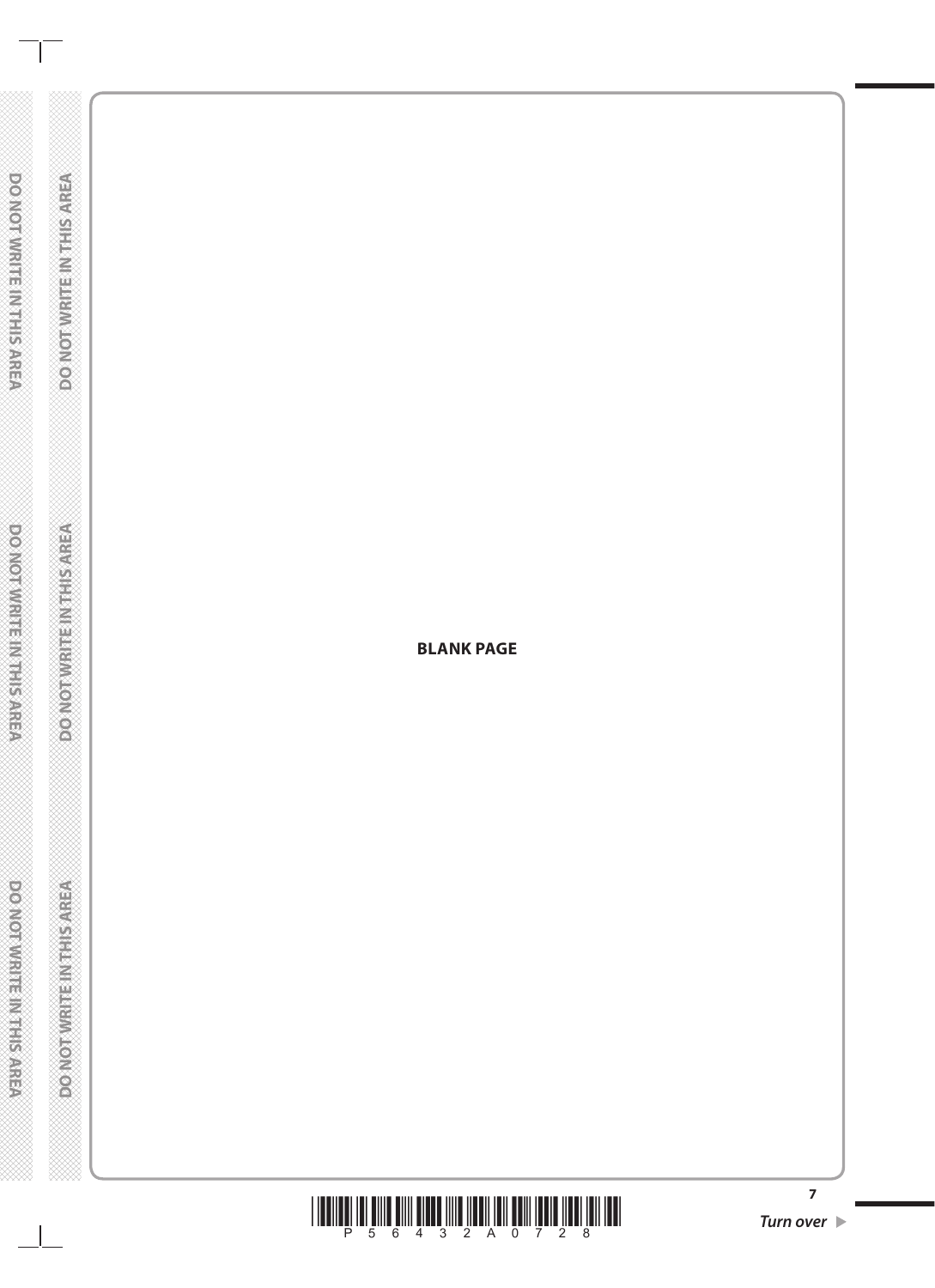**DO NOTWRITEINTH SAREA DO NOT WRITE IN THIS AREA DO NOT WRITE IN THIS AREA DO NOT WRITE IN THIS AREA**

**DO NOT WRITE IN THIS AREA** 

**DO NOIMMRITE INTHERAREA** 

**DOMORATE RESIDENCE** 

**DO NOT WRITE IN THIS AREA**

**DO NOT WRITE IN THIS AREA**

**PONDERN MEDIAN STREET STREET** 

**4** (a) The effect of age on focusing distance was investigated.

Volunteers of different ages had their eyes tested.

Each volunteer was asked to read words from a book. The book was moved closer to their eyes.

When the words became out of focus, the distance was recorded.

Figure 4 shows the results.

|                      |          | distance (mm) |          |                       |  |
|----------------------|----------|---------------|----------|-----------------------|--|
| age of<br>volunteers | person 1 | person 2      | person 3 | mean distance<br>(mm) |  |
| 40                   | 256      | 261           | 257      | 258                   |  |
| 45                   | 282      | 275           | 280      | 279                   |  |
| 50                   | 292      | 301           | 297      |                       |  |
| 55                   | 311      | 309           | 307      | 309                   |  |

#### **Figure 4**

.....................................................................................................................................................................................................................................................................................

.....................................................................................................................................................................................................................................................................................

(i) Calculate the mean distance for the volunteers aged 50.

Give your answer to three significant figures.

(ii) Give **one** conclusion that can be made from the data in Figure 4.

**(1)**

 $\ldots$  mm

**(3)**

\*P56432A0828\*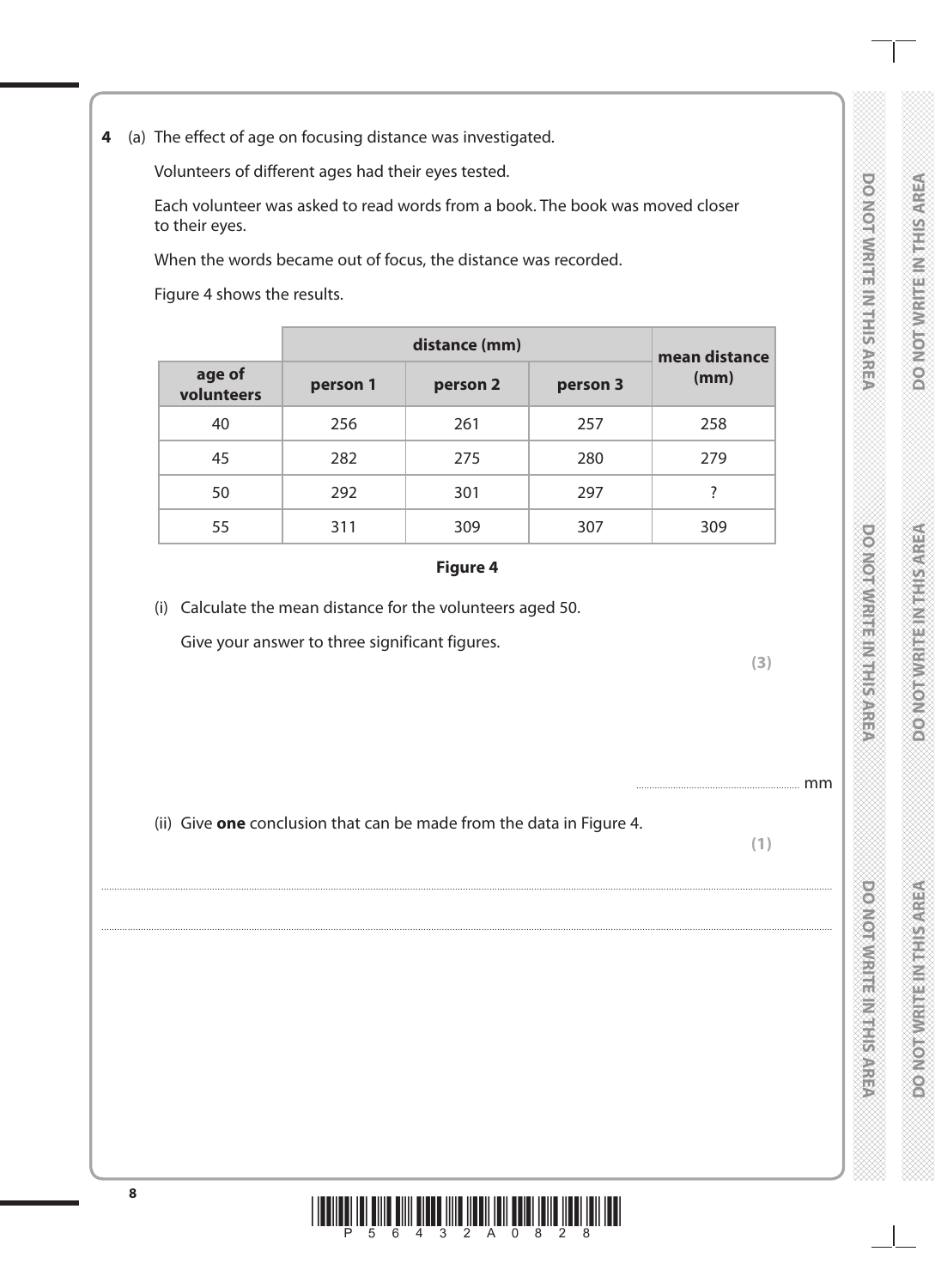



**DONOTWRITE IN THIS AREA** 

**DO NOTWRITE IN THIS AREA**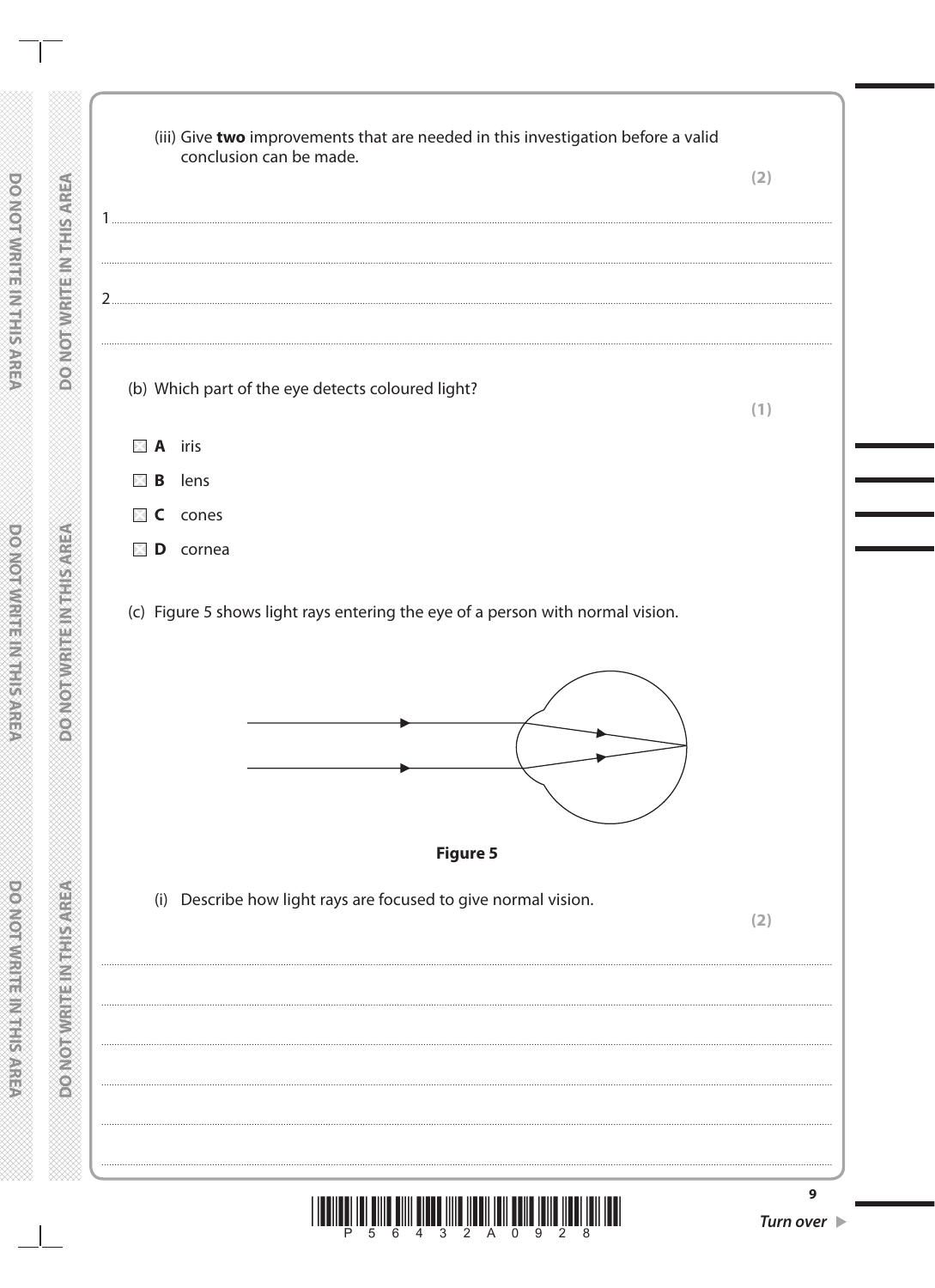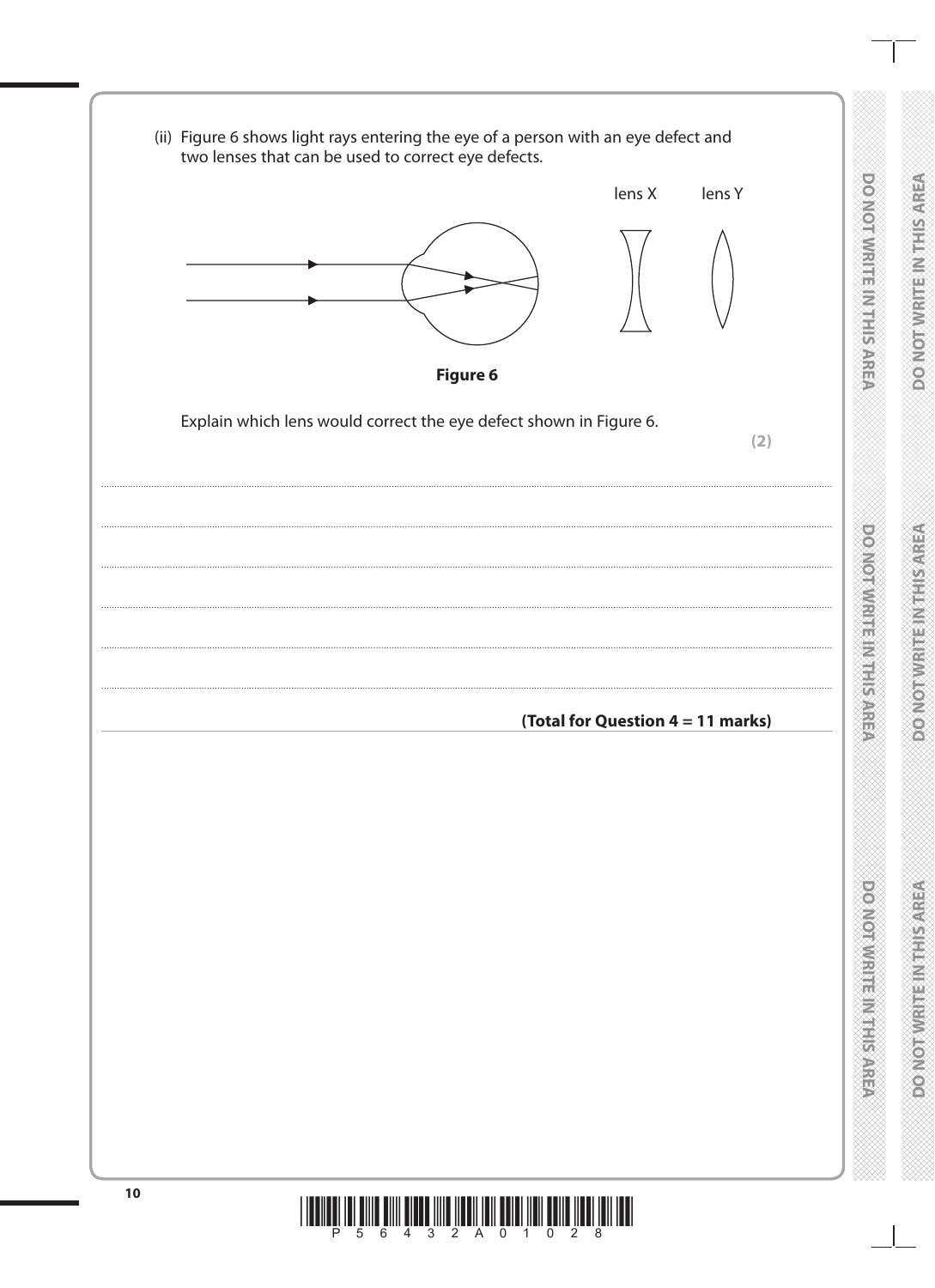| (i)         |              | What is the name of the domain that plants belong to? |                                                                            | (1) |
|-------------|--------------|-------------------------------------------------------|----------------------------------------------------------------------------|-----|
| $\times$    | A            | Eukarya                                               |                                                                            |     |
| $\boxtimes$ | B            | Archaea                                               |                                                                            |     |
| $\times$    | C            | Monera                                                |                                                                            |     |
| $\boxtimes$ | D            | Protista                                              |                                                                            |     |
|             |              | (ii) Plant cells contain chloroplasts.                |                                                                            |     |
|             |              | What happens in a chloroplast?                        |                                                                            | (1) |
| $\times$    | $\mathbf{A}$ | oxygen produced                                       | sunlight absorbed by chlorophyll                                           |     |
| $\boxtimes$ | B            | carbon dioxide produced                               | sunlight absorbed by mitochondria                                          |     |
| $\boxtimes$ | $\mathsf{C}$ | oxygen produced                                       | sunlight absorbed by mitochondria                                          |     |
| $\boxtimes$ | D            | carbon dioxide produced                               | sunlight absorbed by chlorophyll                                           |     |
|             |              | suggested.                                            | (iii) Give a reason why the three domain method of classification has been | (1) |
|             |              |                                                       |                                                                            |     |
|             |              |                                                       |                                                                            |     |
|             |              |                                                       |                                                                            |     |
|             |              |                                                       |                                                                            |     |
|             |              |                                                       |                                                                            |     |
|             |              |                                                       |                                                                            |     |
|             |              |                                                       |                                                                            |     |
|             |              |                                                       |                                                                            |     |

**DO NOT WRITE IN THIS AREA**

**DO NOT WRITE IN THIS AREA**

DO NOT WRITE IN THIS AREA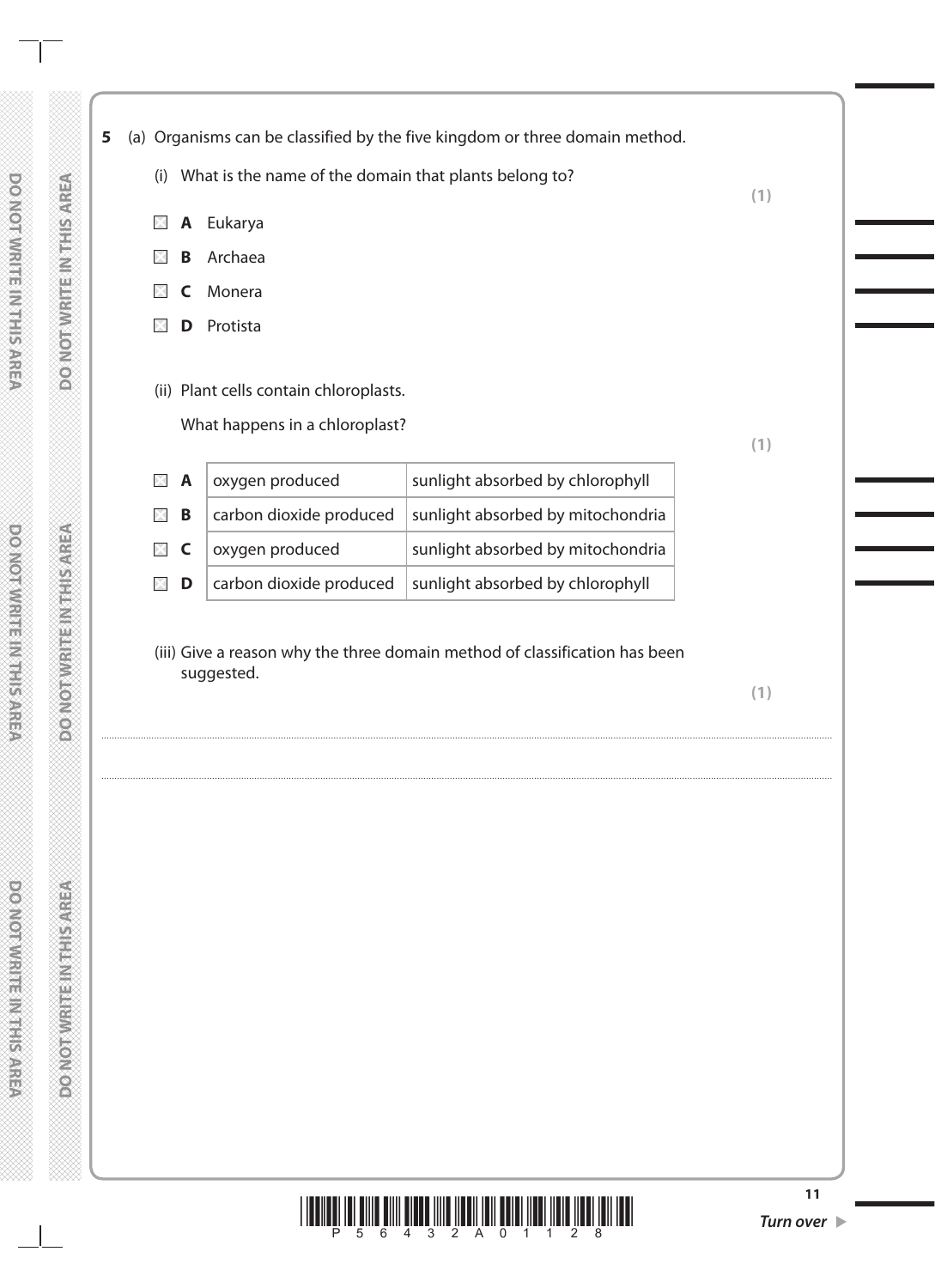$\overline{B}$ (Source: © The Christian Science Monitor) **Figure 7** (i) Calculate the actual diameter of the cyanobacterium. Give your answer in micrometres ( $\mu$ m).  $(3)$ (ii) Bacterial cells contain plasmids. Describe three other features of a bacterial cell.  $(3)$  **DONOINMRITE IN THE PRESS** 

**DO NOTWRITE INTHIS AREA** 

**PORTOR WEBSTANDING** 

**ROMORNIAN NEWSPAPE** 

Norwhere I are a New York and

**OMONWARTHSMARK** 

..... um

(b) Figure 7 shows a cyanobacterium magnified 50 000 times.

The line AB shows the diameter of the bacterial cell.

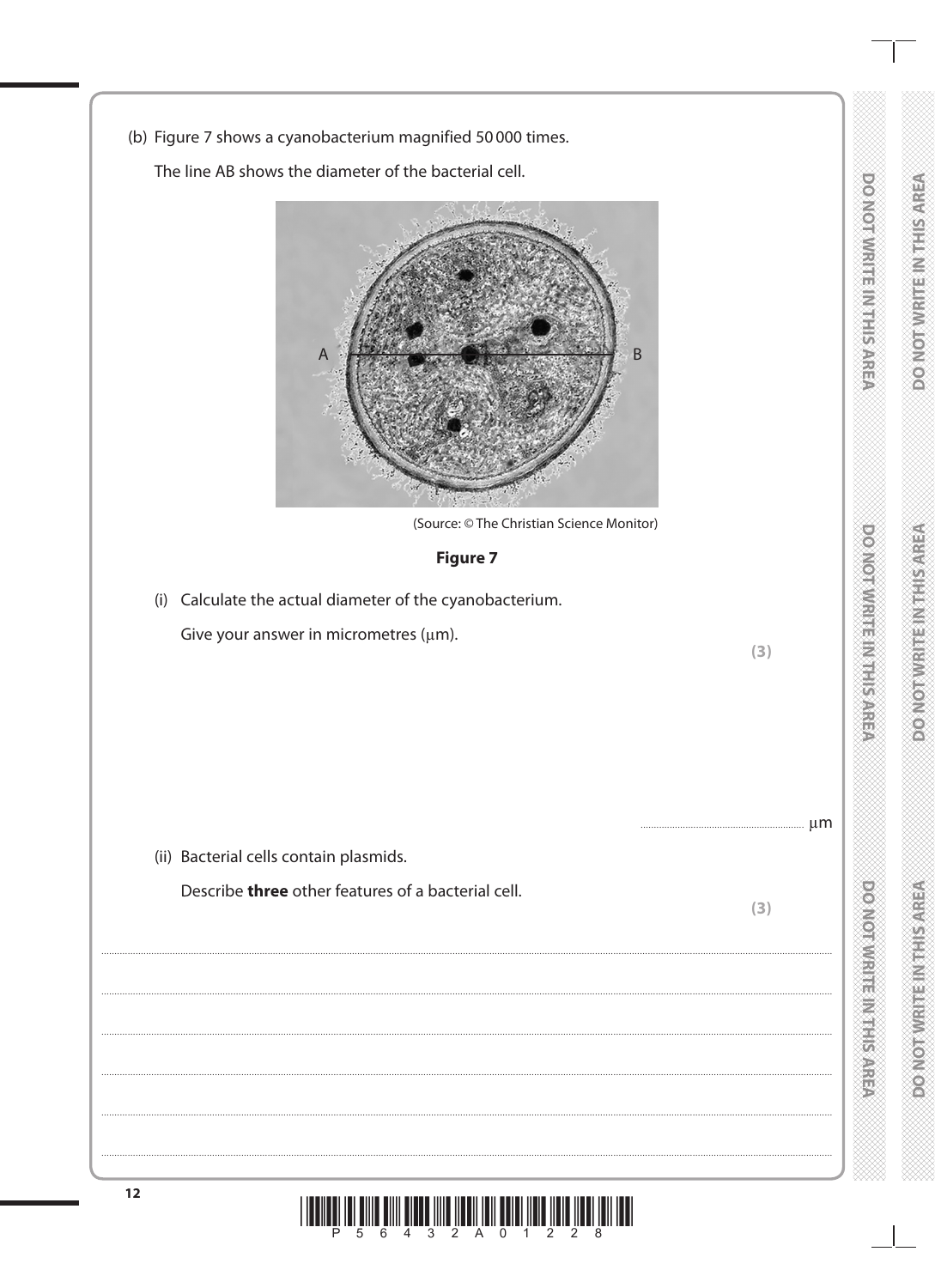

**DO NOTWRITE IN THIS AREA** 

**DONOINMENT PRISTRIAN** 

**DONORMENTE MIRISTREA**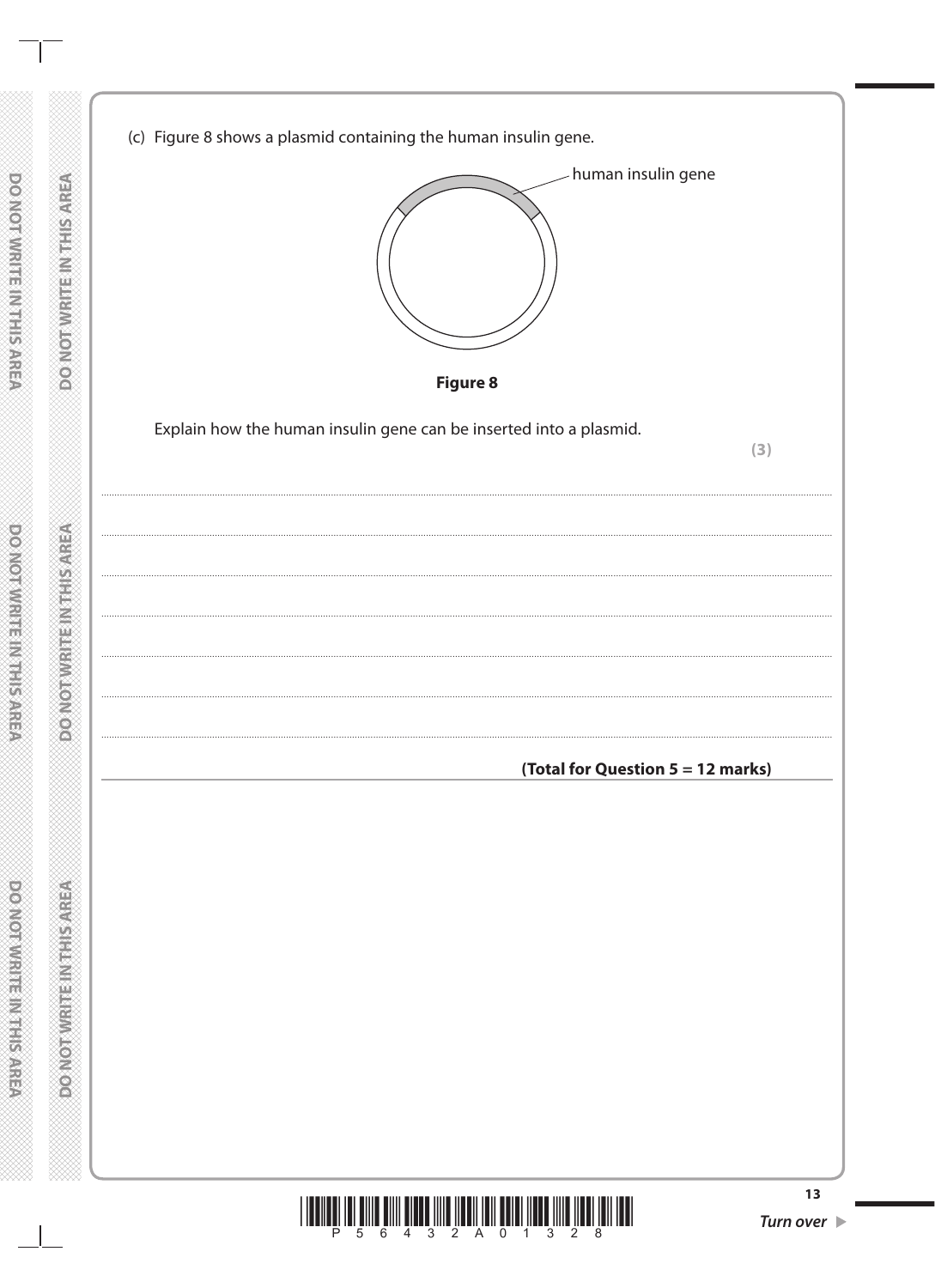**DO NOTWRITE INTHIS AREA DO NOT WRITE IN THIS AREA DO NOT WRITE IN THIS AREA DO NOT WRITE IN THIS AREA**

**DO NOT WRITE IN THIS AREA** 

**DO NOIMMRITE INTHERAREA** 

**DO NOT WRITE IN THIS AREA**

**DONNO NATIONAL CARE PRESSED** 

**DO NOT WRITE IN THIS AREA**

**DONOTHING TELEVISIONS** 

**(1)**

**6** (a) Lactase is an enzyme that breaks down lactose into glucose and galactose.

A student made some alginate beads containing lactase.

The student added 10 beads to 20 cm $^{\rm 3}$  of a solution of lactose, as shown in Figure 9.

The student timed how long it took for glucose to be produced.

The experiment was repeated using 15, 20 and 25 beads.





The results are shown in Figure 10.

| number of beads    | time taken to produce |
|--------------------|-----------------------|
| containing lactase | glucose in seconds    |
| 10                 | 240                   |
| 15                 | 210                   |
| 20                 | 150                   |
| 25                 | 120                   |

**Figure 10**

- (i) What is the rate of reaction for 25 beads?
- **A** 0.008s−1
- **B** 0.04s−1
- **C** 0.21s−1
- **D** 4.8s−1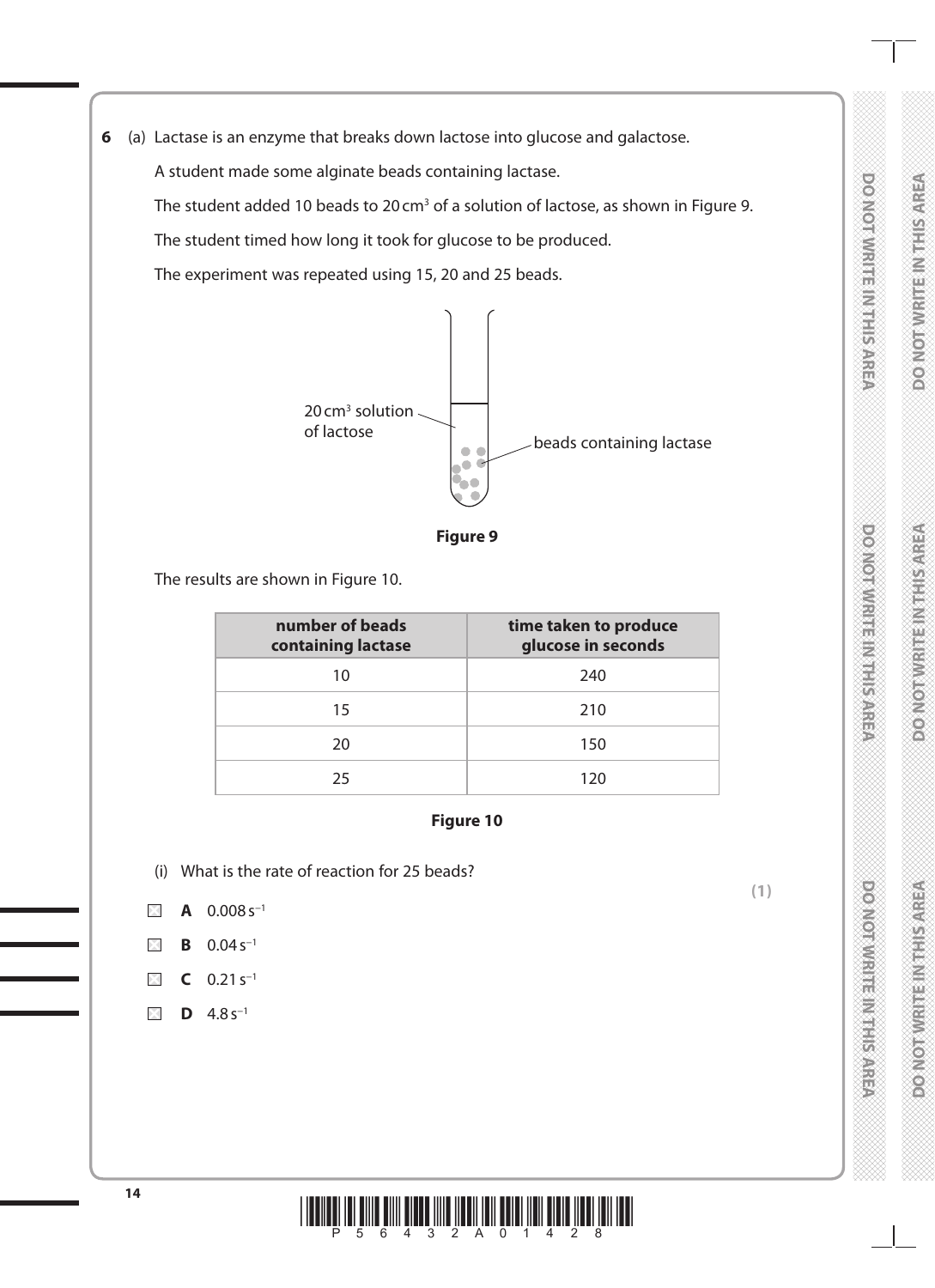| (iii) Explain why the same volume of lactose solution was used for each test. | (2) |
|-------------------------------------------------------------------------------|-----|
|                                                                               |     |
|                                                                               |     |
| (b) Devise a method to find the optimum temperature for the enzyme lactase.   | (3) |
|                                                                               |     |
|                                                                               |     |
|                                                                               |     |
|                                                                               |     |
|                                                                               |     |
| (Total for Question 6 = 9 marks)                                              |     |

 $\mathbf{I}$ 

DOMOTWRITE IN THIS AREA

DOONOTWRITEINTHIS AREA

**DOMOTIVIRITE MITHSAREA** 

 $\Box$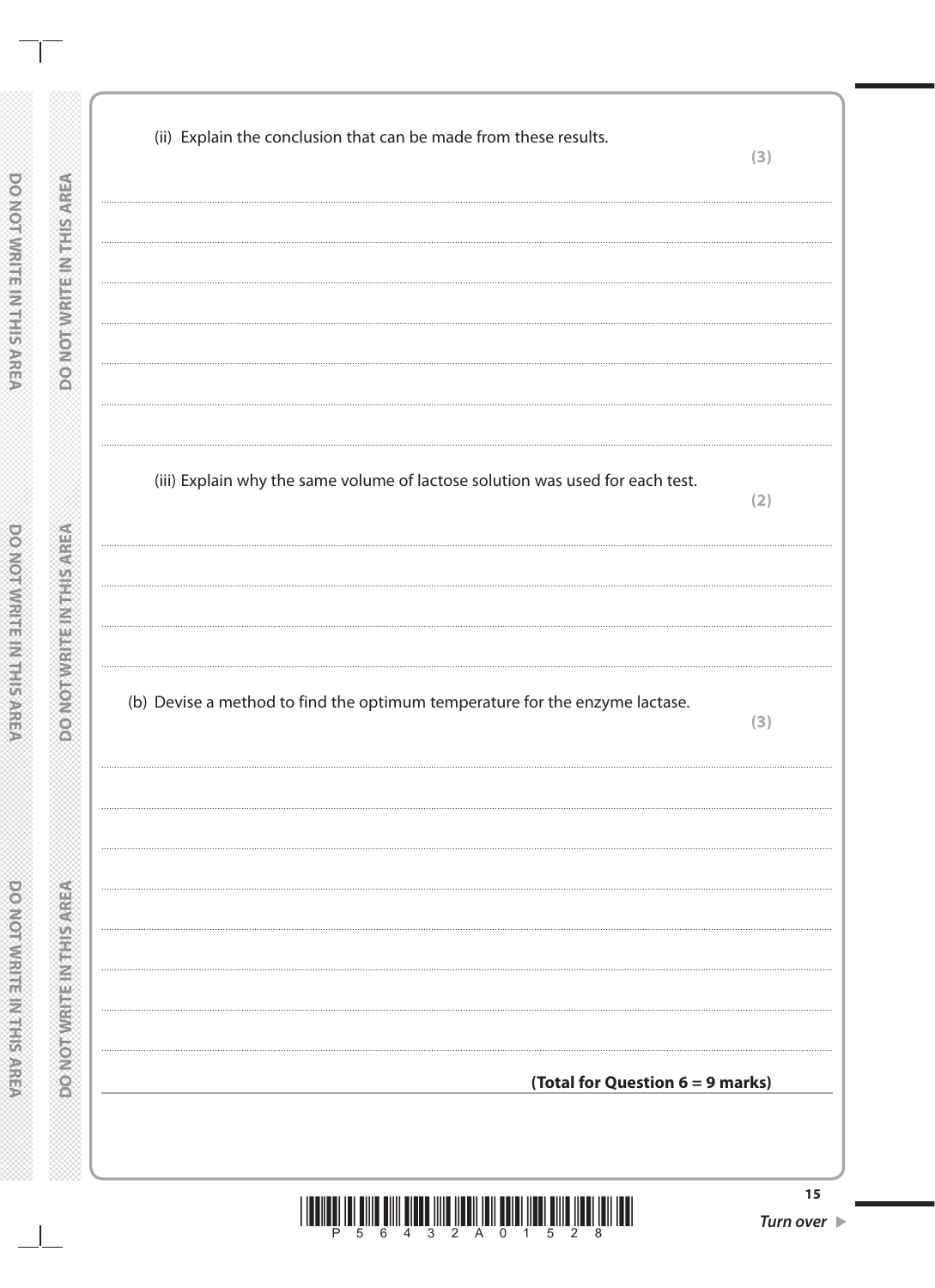| Measles is a disease caused by a virus.<br>$\overline{z}$                                |                                                                       |
|------------------------------------------------------------------------------------------|-----------------------------------------------------------------------|
| (a) Describe the lytic pathway for a virus.<br>(3)                                       | <b>DO NOIA WAS HIS NOTE TO A SARE</b><br><b>ARBA</b><br><b>DOMORA</b> |
| (b) A measles infection can cause inflammation of the brain.<br>Figure 11 shows a brain. | $\overline{8}$<br><b>RAN</b>                                          |
| Figure 11<br>Name the part of the brain labelled X.<br>(i)<br>(1)                        | $\frac{1}{2}$<br><b>THE REAL PROPERTY OF</b>                          |

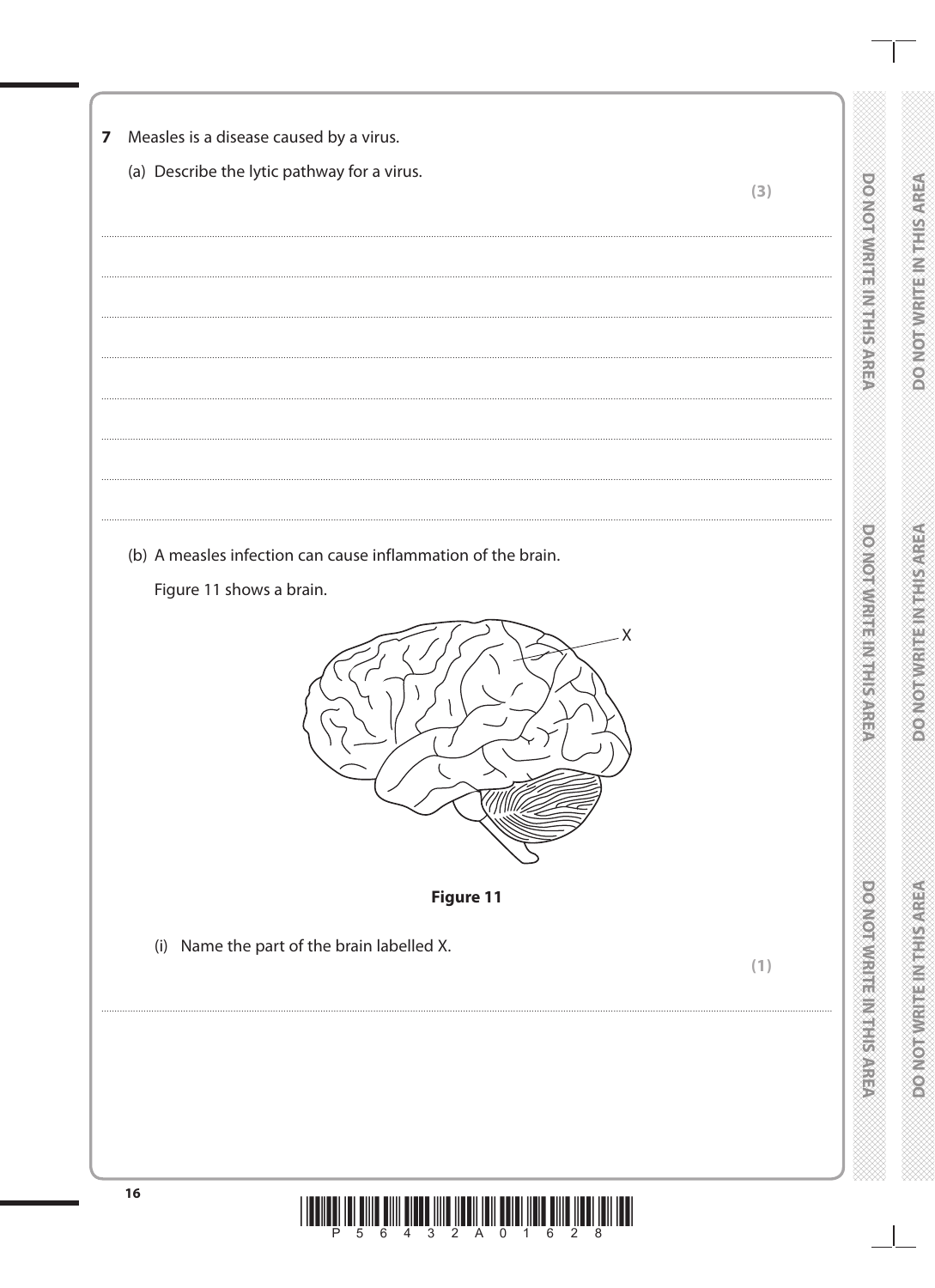|                                                                                                                          | (Total for Question 7 = 11 marks) |
|--------------------------------------------------------------------------------------------------------------------------|-----------------------------------|
|                                                                                                                          |                                   |
| Describe herd immunity.                                                                                                  | (2)                               |
| (ii) The spread of measles is prevented by herd immunity.                                                                |                                   |
| 2                                                                                                                        |                                   |
|                                                                                                                          | (2)                               |
| (c) Measles is prevented by immunisation.<br>State two reasons why people might not be immunised against measles.<br>(i) |                                   |
|                                                                                                                          | e people                          |
|                                                                                                                          | (3)                               |
| Calculate the number of people infected with measles in 2015.<br>Give your answer in standard form.                      |                                   |
| In 2015, 134 250 people died from measles.                                                                               |                                   |
| (ii) The death rate from measles is 0.15%.                                                                               |                                   |

 $\Box\Box$ 

⋙

 $\perp$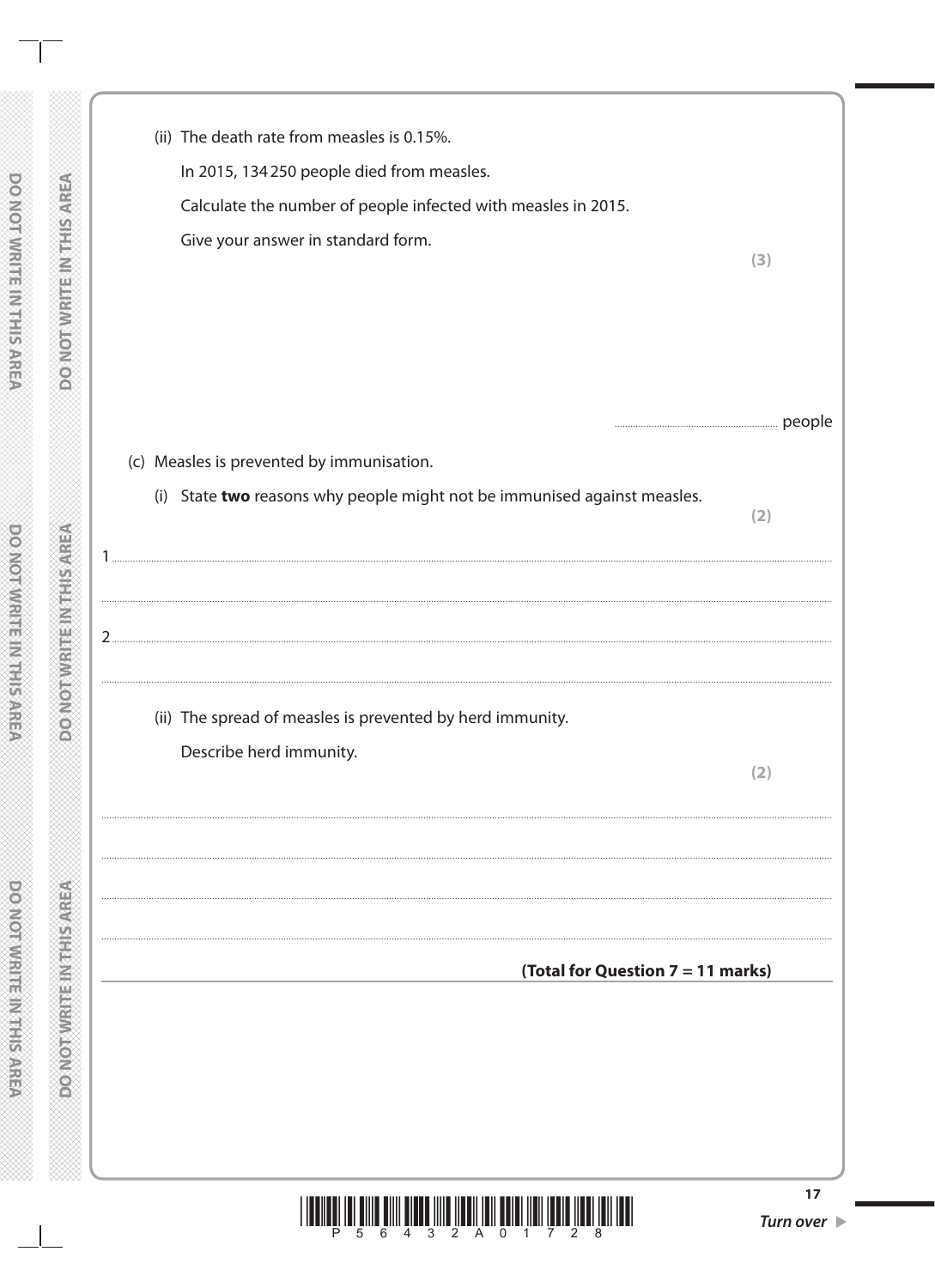

 $2$  A 0 1 8

2 P

 $\overline{6}$  $\overline{4}$  $\overline{3}$ 

 $\overline{5}$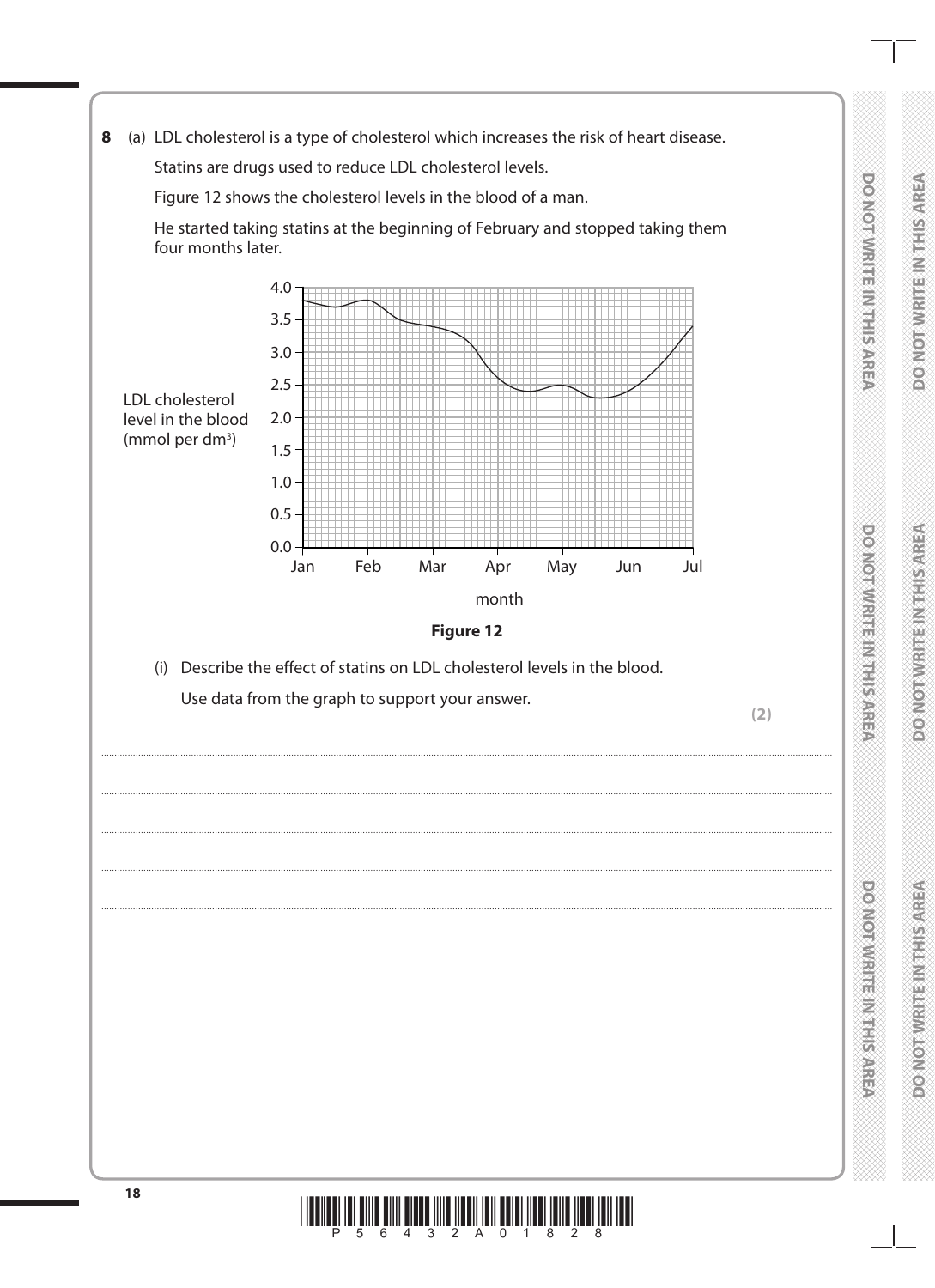| 医足肉                             | (ii) Use evidence from the graph to explain why statins are usually prescribed as<br>life-long medication.                                               | (2)                             |
|---------------------------------|----------------------------------------------------------------------------------------------------------------------------------------------------------|---------------------------------|
| S<br>T<br><b>DO NOTWRITEIN</b>  |                                                                                                                                                          |                                 |
|                                 | (b) Which data can be used to calculate the man's BMI?                                                                                                   | (1)                             |
|                                 | $\blacksquare$ <b>A</b> waist circumference and height                                                                                                   |                                 |
|                                 | $\boxtimes$ <b>B</b> waist circumference and hip circumference                                                                                           |                                 |
|                                 | $\blacksquare$ <b>C</b> mass and height<br>mass and hip circumference<br><b>XD</b>                                                                       |                                 |
|                                 |                                                                                                                                                          |                                 |
| <b>MOTOR RESERVED</b>           |                                                                                                                                                          |                                 |
|                                 |                                                                                                                                                          |                                 |
| $\bullet$                       |                                                                                                                                                          |                                 |
|                                 |                                                                                                                                                          |                                 |
|                                 |                                                                                                                                                          |                                 |
|                                 |                                                                                                                                                          |                                 |
|                                 |                                                                                                                                                          |                                 |
| <b>ASSAUDINATION CONTROLLED</b> |                                                                                                                                                          |                                 |
|                                 |                                                                                                                                                          |                                 |
|                                 |                                                                                                                                                          |                                 |
|                                 |                                                                                                                                                          |                                 |
|                                 |                                                                                                                                                          |                                 |
|                                 |                                                                                                                                                          | 19                              |
|                                 | <u> III III ANNI IIII ANTI III III I</u><br>WW<br>$\overline{A}$<br>5<br>3 <sup>7</sup><br>$2^{\circ}$<br>$\mathbf 0$<br>$2 \quad 8$<br>6<br>4<br>9<br>1 | Turn over $\blacktriangleright$ |

**DOWOTWRITISHIS/AREA** 

▒

DO NOTWRITE IN THIS AREA

 $\overline{\phantom{a}}$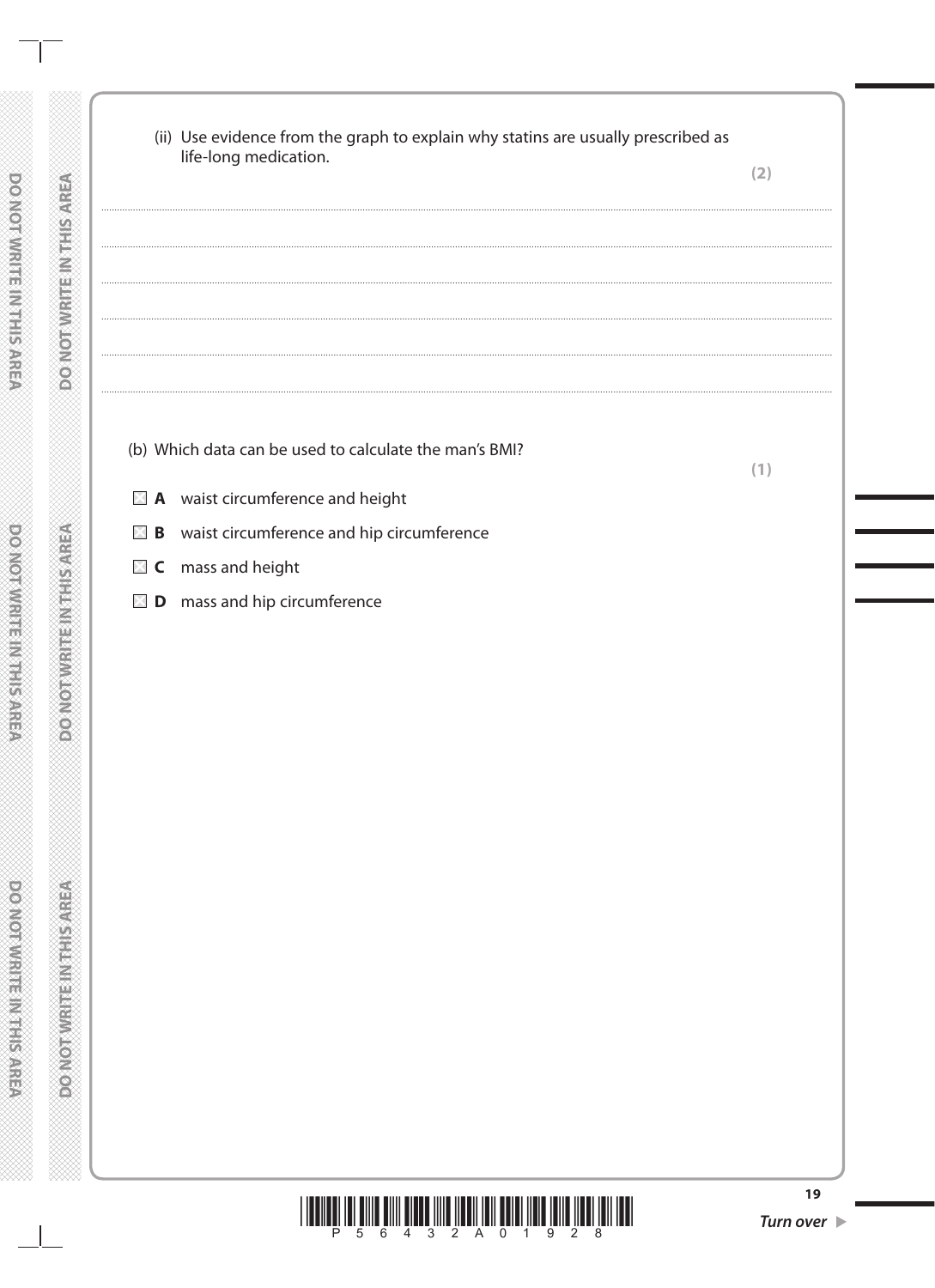

**DO NOTWRITE INTHIS AREA** 

**DOMORATE RESIDENCE** 

**PONORVIER REPORTS NOTE**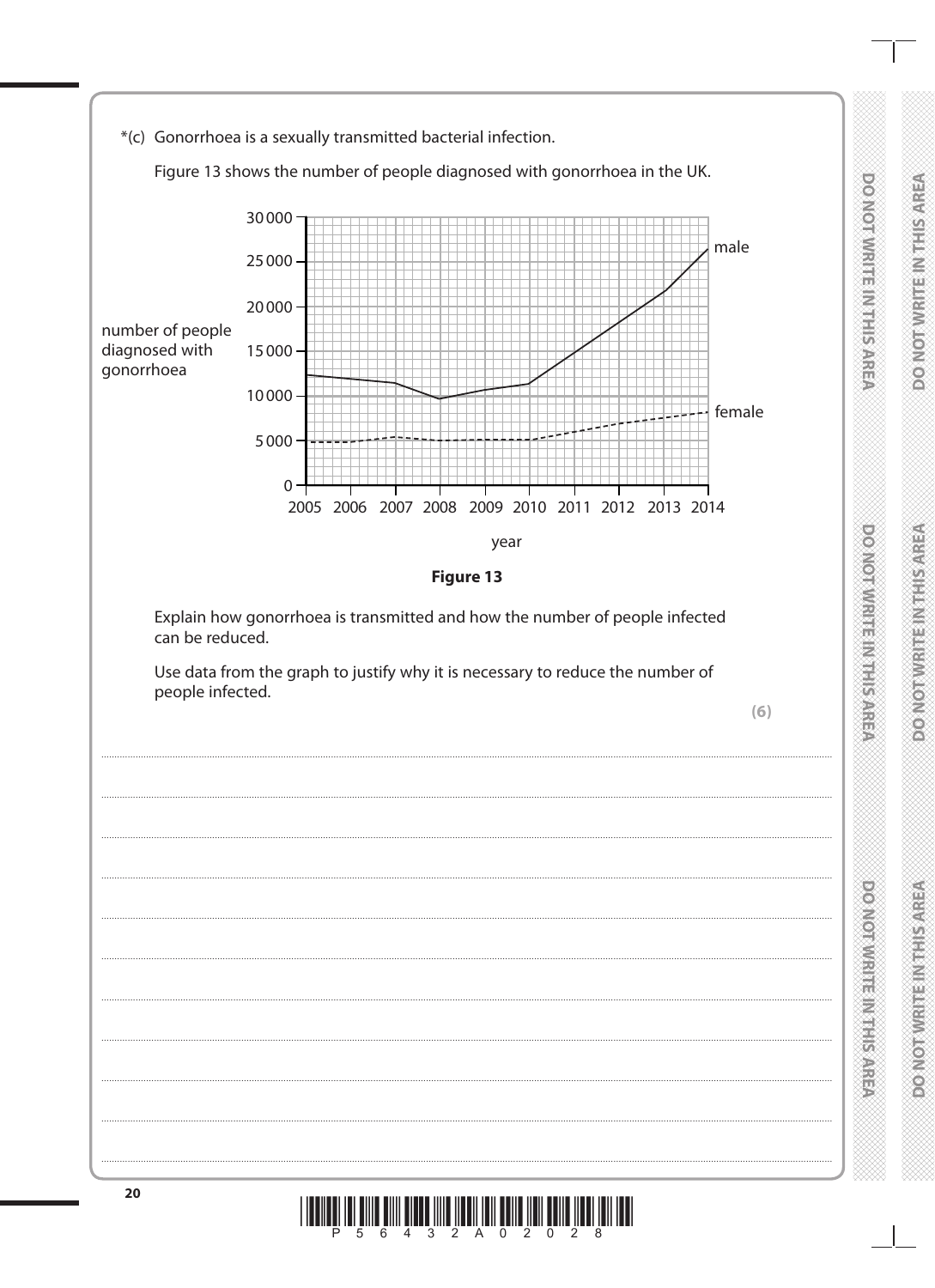| <b>DOMORWINE IN THE SURE</b><br><b>PONOINE IN STATE REPORTS</b> | THISANTA<br><b>DOMOTIVIRITEIN</b><br>Ž |                                         |
|-----------------------------------------------------------------|----------------------------------------|-----------------------------------------|
| E<br>E                                                          |                                        |                                         |
| <b>DOMOTOR IN ESTADA</b>                                        | <b>DONORWRITEIN</b>                    | (Total for Question 8 = 11 marks)<br>21 |

 $\overline{\phantom{a}}$ 

 $\Box$ 

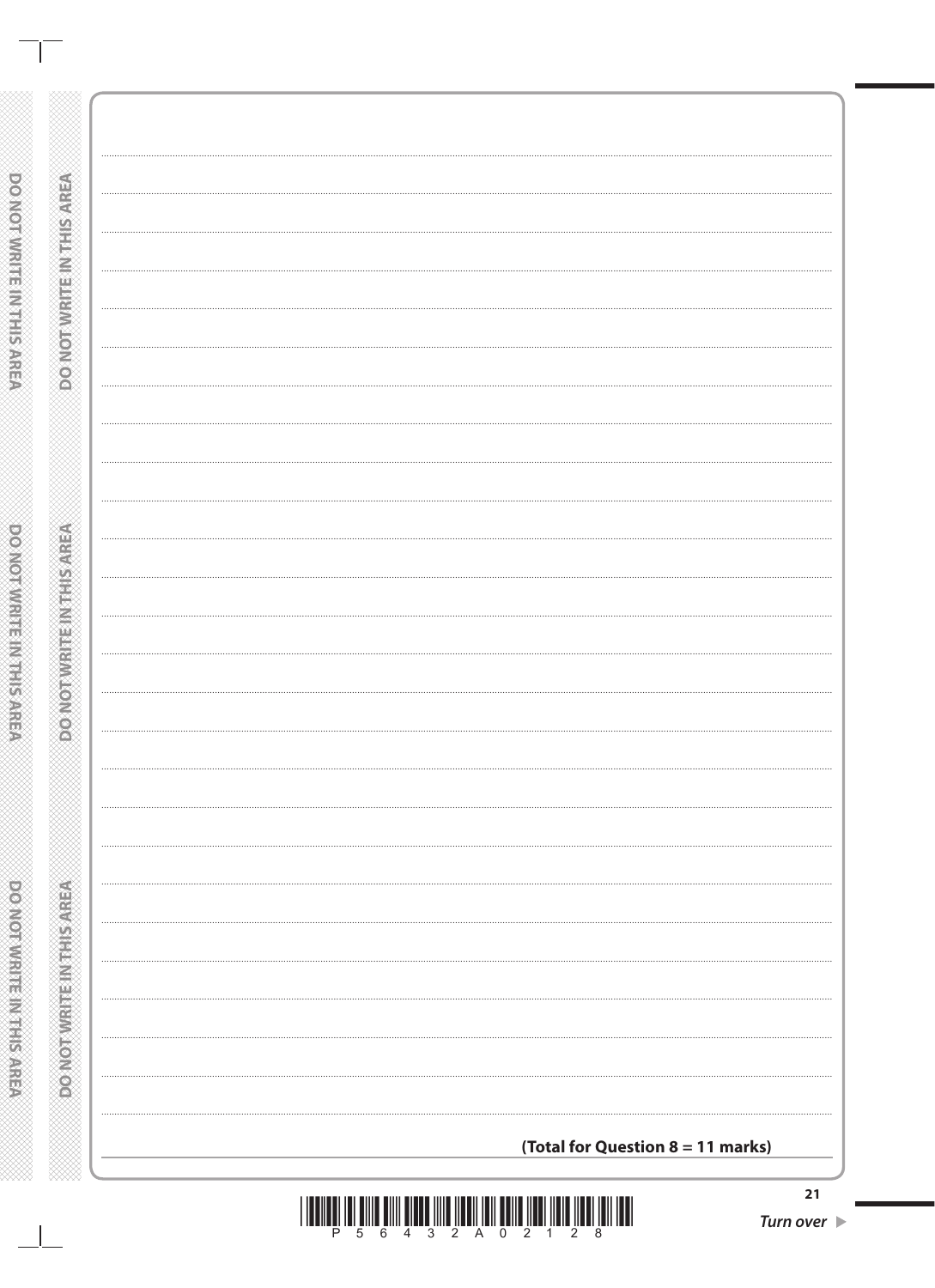| Transcription and translation are stages in the synthesis of proteins.<br>9<br>(a) (i) Which enzyme is involved in the process of transcription?<br><b>DOMORWRITE MATHSARE?</b><br>(1)<br><b>DNA</b> ligase<br>$\boxtimes$<br>A<br>lysozyme<br>B<br>X<br>RNA polymerase<br>$\boxtimes$<br>$\mathsf{C}$<br>restriction endonuclease<br>X<br>D<br>g<br>(ii) Describe how a mutation in the non-coding region of the DNA can prevent a<br>gene being transcribed.<br>(2)<br><b>PONDERN PRESSURE</b><br>es<br>Su<br><b>DOMONDENT REPORT SYSTEM</b><br><b>RESING THE METHODS ONES</b> |
|----------------------------------------------------------------------------------------------------------------------------------------------------------------------------------------------------------------------------------------------------------------------------------------------------------------------------------------------------------------------------------------------------------------------------------------------------------------------------------------------------------------------------------------------------------------------------------|
|                                                                                                                                                                                                                                                                                                                                                                                                                                                                                                                                                                                  |
|                                                                                                                                                                                                                                                                                                                                                                                                                                                                                                                                                                                  |
|                                                                                                                                                                                                                                                                                                                                                                                                                                                                                                                                                                                  |
|                                                                                                                                                                                                                                                                                                                                                                                                                                                                                                                                                                                  |
|                                                                                                                                                                                                                                                                                                                                                                                                                                                                                                                                                                                  |
|                                                                                                                                                                                                                                                                                                                                                                                                                                                                                                                                                                                  |
|                                                                                                                                                                                                                                                                                                                                                                                                                                                                                                                                                                                  |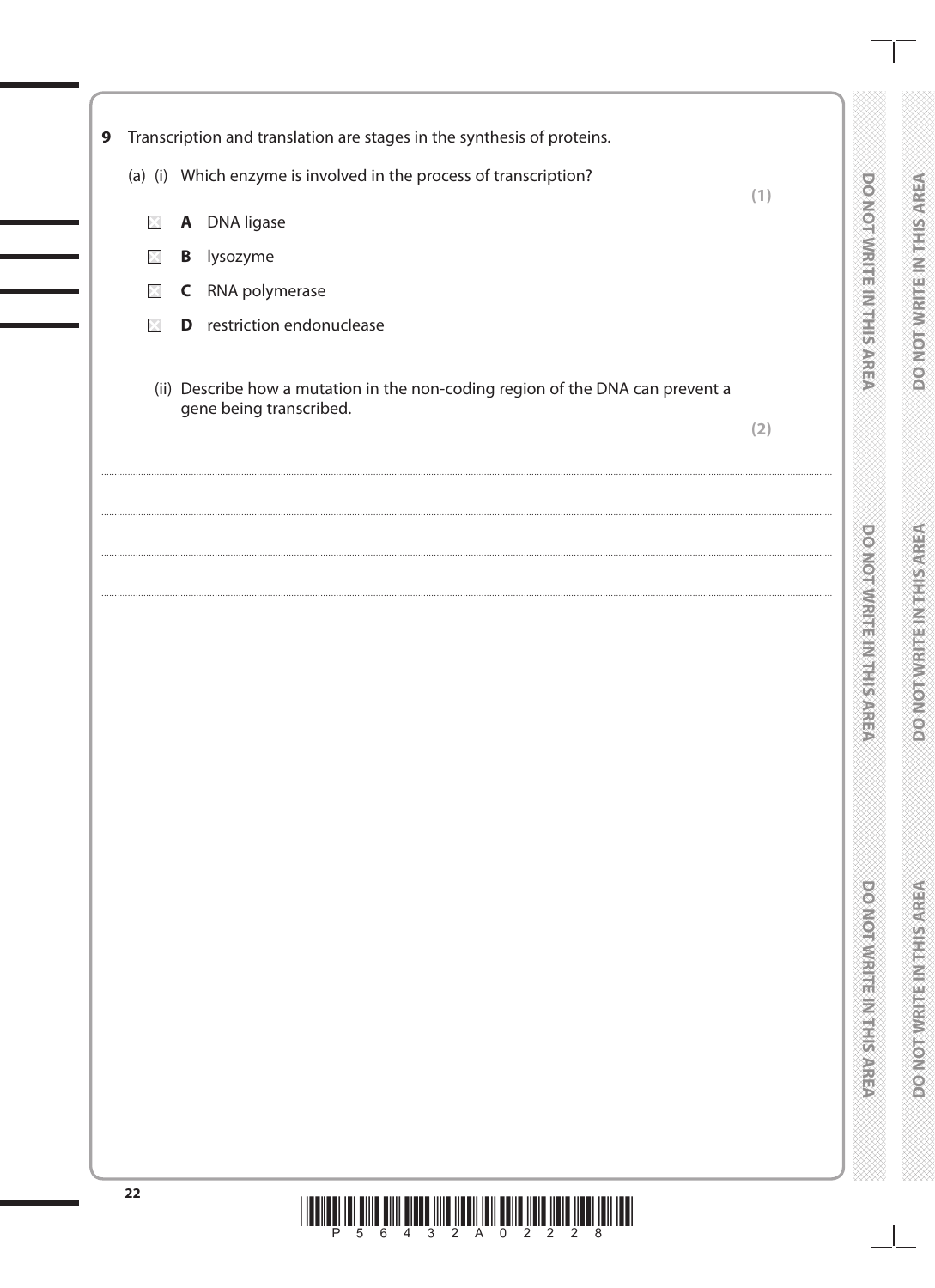(b) A gene coding for a protein has two alleles.

Figure 14 shows the first 5 codons of an mRNA strand for these alleles.

Allele 1 - AUG CCA CAG GAG UUC

Allele 2 - AUG CCA GAG GAG UUC

### **Figure 14**

Allele 2 has a mutation.

Figure 15 shows the key needed to predict the translated amino acid sequence of the protein.

| codon      | <b>AUG</b> |     | CAG | GAG |            |
|------------|------------|-----|-----|-----|------------|
| amino acid | Met        | Pro | Gln | Glu | <u>ንhe</u> |

## **Figure 15**

Explain how the mutation in allele 2 could affect the functioning of this protein.

23

**DO NOTWRITEINIER** 

**DO NOT WRITE IN RHIS AREA** 

**MONOLANG REIGNALOWS**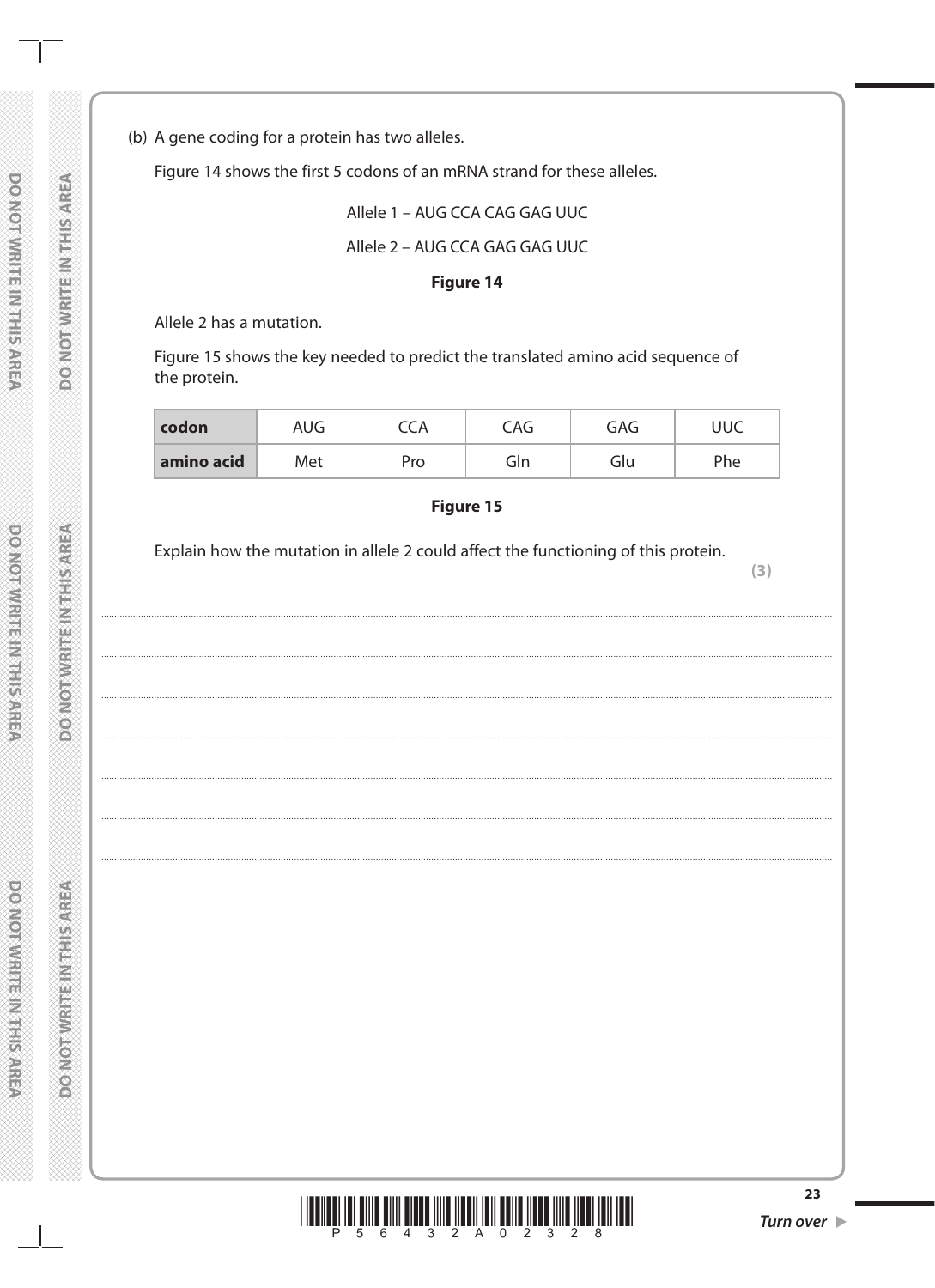\*(c) The inheritance of different alleles affects the phenotype of an individual. A child is blood group O. **DO NOTAWRITE INTERAREA** The child's mother is blood group A and the child's father is blood group B. Explain how this child is blood group O. Use the Punnett square and probability in your answer.  $(6)$ **DOMOTIVE IN STRAIGHT Dowowan International Section** 

**DONOTWRITE INTHISAREA** 

**DOMOTIVE RESIDERS** 

**DOMORAMENTS MARGARET** 

(Total for Question 9 = 12 marks)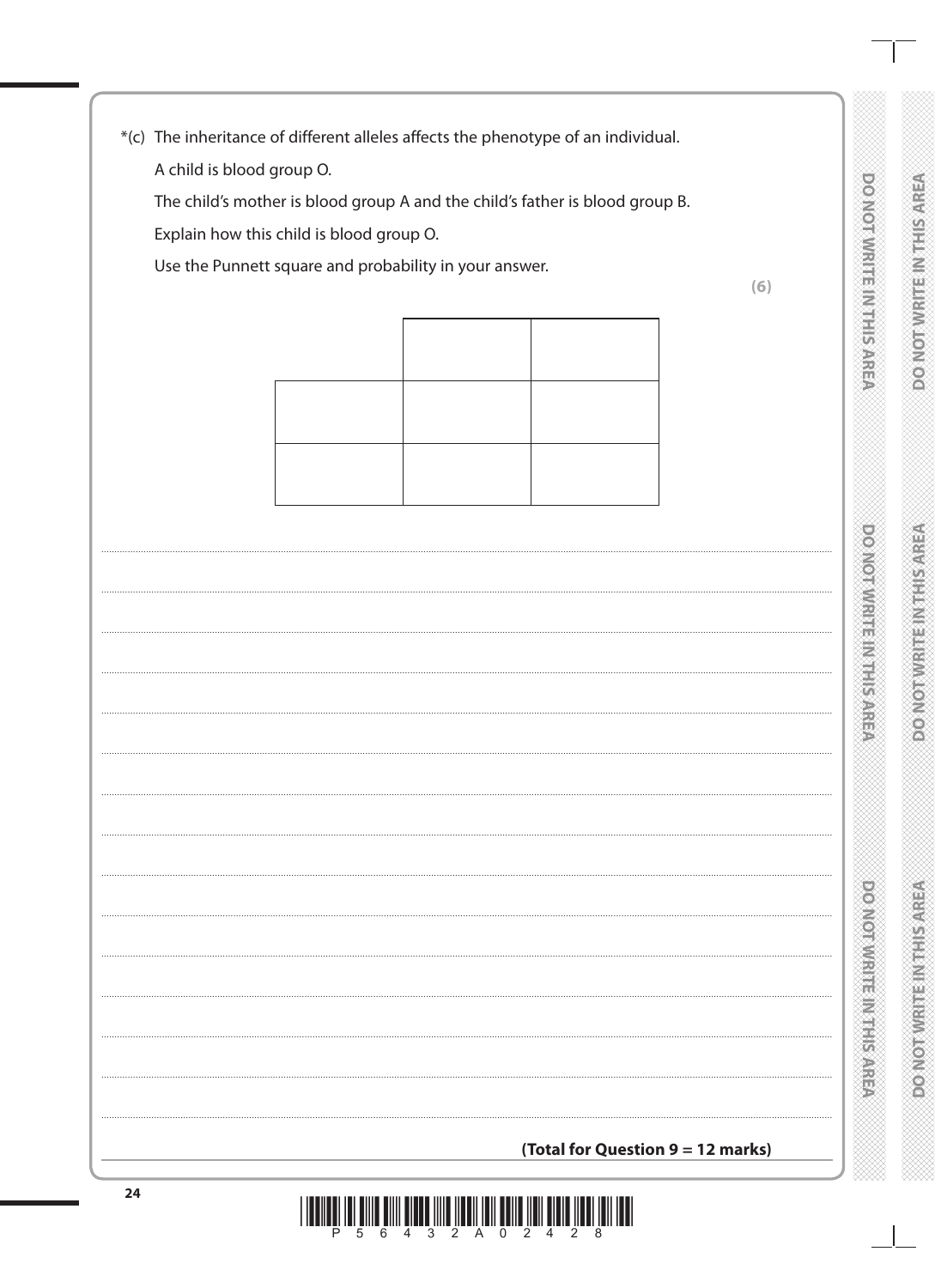|                                | animal                             | number of neurones<br>in the brain                                              |          |
|--------------------------------|------------------------------------|---------------------------------------------------------------------------------|----------|
|                                | lobster                            | $1.0 \times 10^{5}$                                                             |          |
|                                | frog                               | $1.6 \times 10^{7}$                                                             |          |
|                                | rat                                | $2.0 \times 10^8$                                                               |          |
|                                | human                              | $8.6 \times 10^{10}$                                                            |          |
|                                |                                    | Figure 16                                                                       |          |
| rat and the brain of the frog. | Give your answer in standard form. | (i) Calculate the difference between the number of neurones in the brain of the | (2)      |
|                                |                                    |                                                                                 |          |
| are myelinated.                |                                    | (ii) Most neurones in the brain are unmyelinated whereas motor neurones         |          |
| the brain.                     |                                    | Explain why myelination is needed on motor neurones but not on neurones in      |          |
|                                |                                    |                                                                                 | neurones |
|                                |                                    |                                                                                 |          |
|                                |                                    |                                                                                 |          |
|                                |                                    |                                                                                 |          |
|                                |                                    |                                                                                 |          |
|                                |                                    |                                                                                 |          |
|                                |                                    |                                                                                 |          |
|                                |                                    |                                                                                 |          |
|                                |                                    |                                                                                 |          |

 $\mathbb{R}$ 

DO NOT WRITE IN THIS AREA

**DO NOT WRITE IN THIS AREA** 

**DO NOT WRITE IN THIS AREA** 

**DONOTWRITEINTHIS AREA** 

powerwrening were assessed

**DO NOTWRITEINING** 

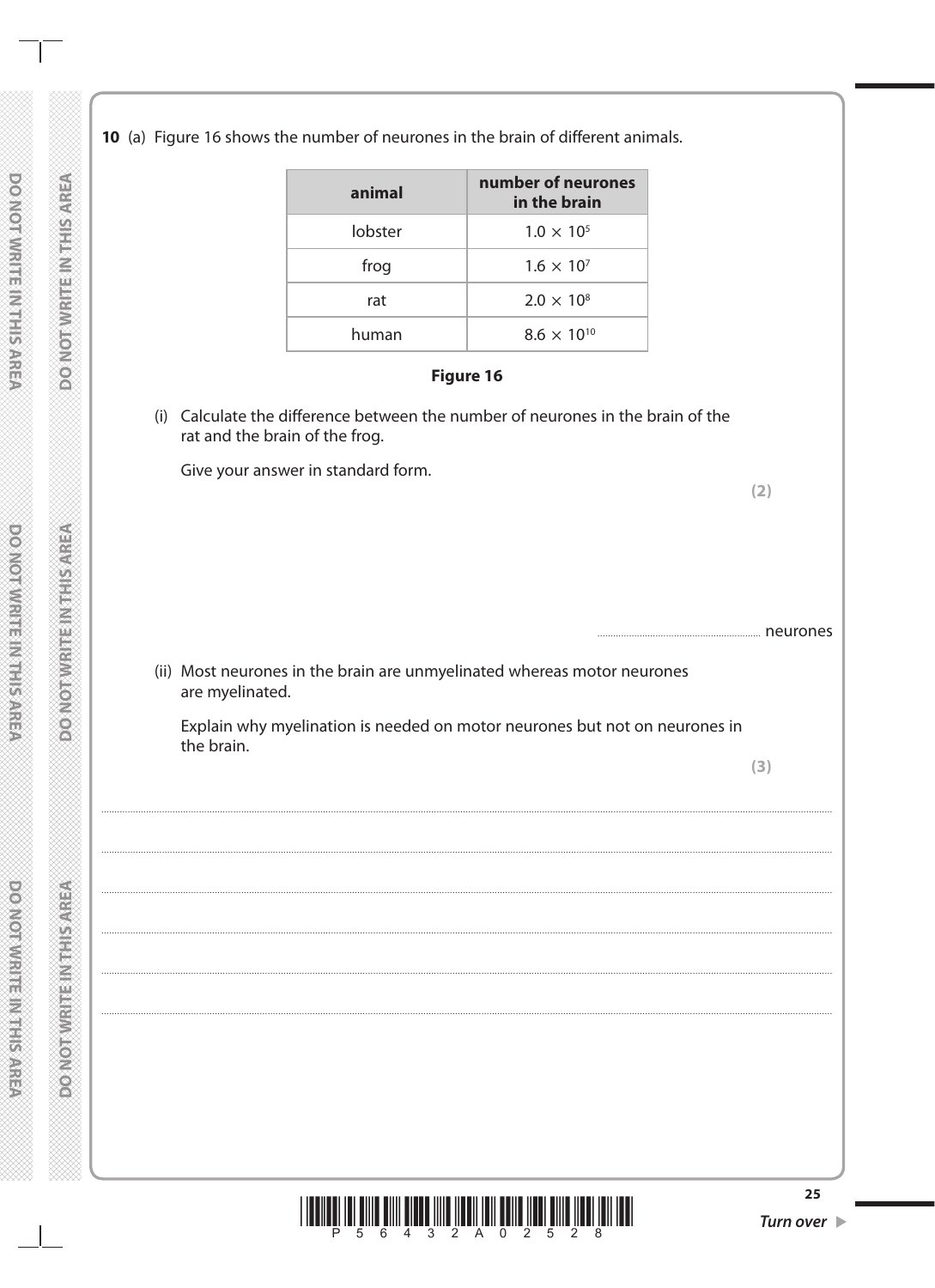

HIII  $2 \times 0 \times 2 \times 8$  $-6$  –  $\frac{1}{4}$  $\overline{3}$ P  $\overline{5}$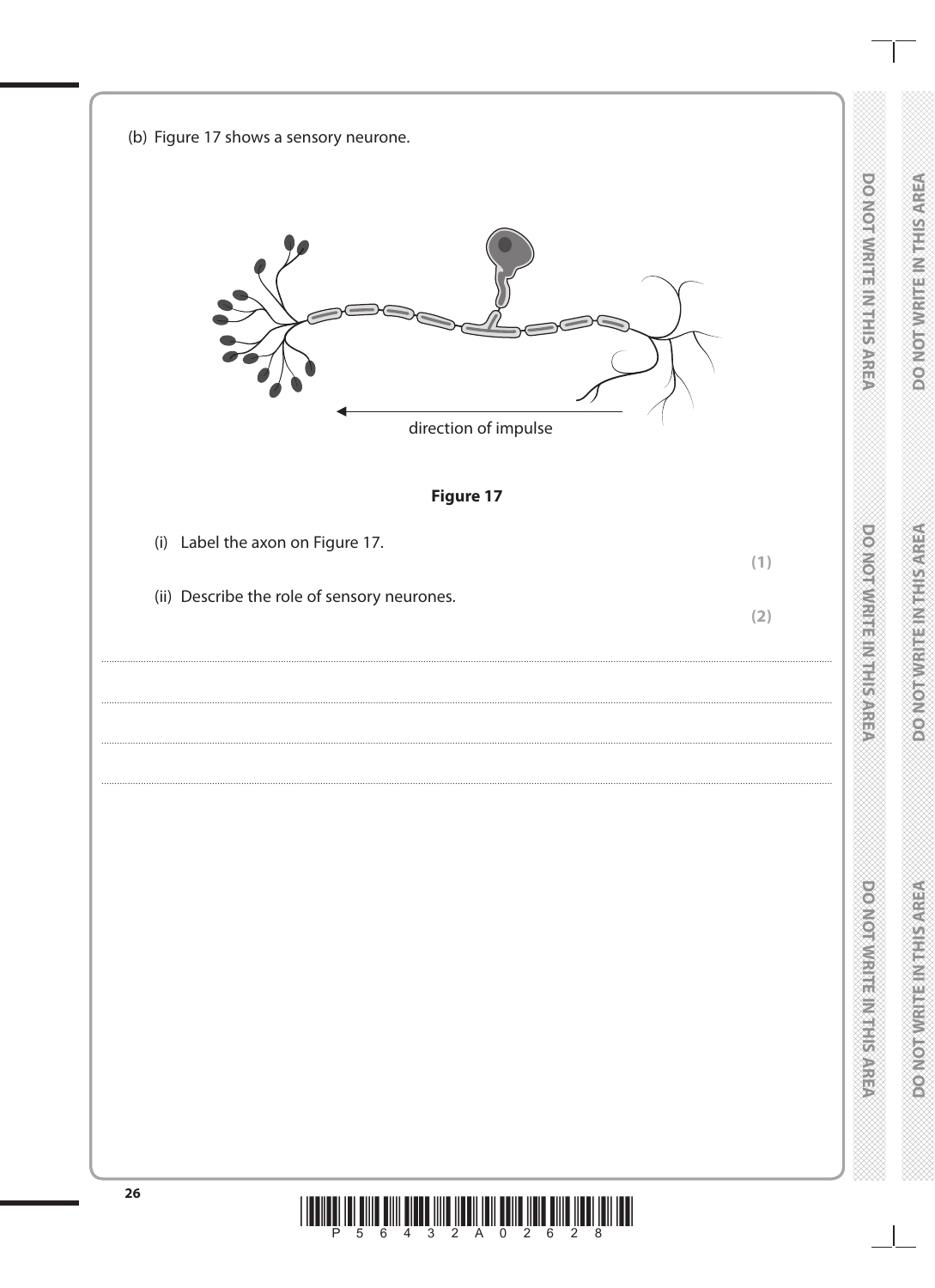| (c) Explain how impulses are transmitted at synapses. | (4)                                |
|-------------------------------------------------------|------------------------------------|
|                                                       |                                    |
|                                                       |                                    |
|                                                       |                                    |
|                                                       |                                    |
|                                                       |                                    |
|                                                       |                                    |
|                                                       |                                    |
|                                                       |                                    |
|                                                       |                                    |
|                                                       | (Total for Question 10 = 12 marks) |
|                                                       | <b>TOTAL FOR PAPER = 100 MARKS</b> |
|                                                       |                                    |
|                                                       |                                    |
|                                                       |                                    |
|                                                       |                                    |
|                                                       |                                    |
|                                                       |                                    |
|                                                       |                                    |
|                                                       |                                    |
|                                                       |                                    |
|                                                       |                                    |
|                                                       |                                    |
|                                                       |                                    |

 $\sim 1$ 

DOMOTWRITE IN THIS AREA

DOOMANNEEMATHISAASA

**DO NOTWRITE IN THE RATER**